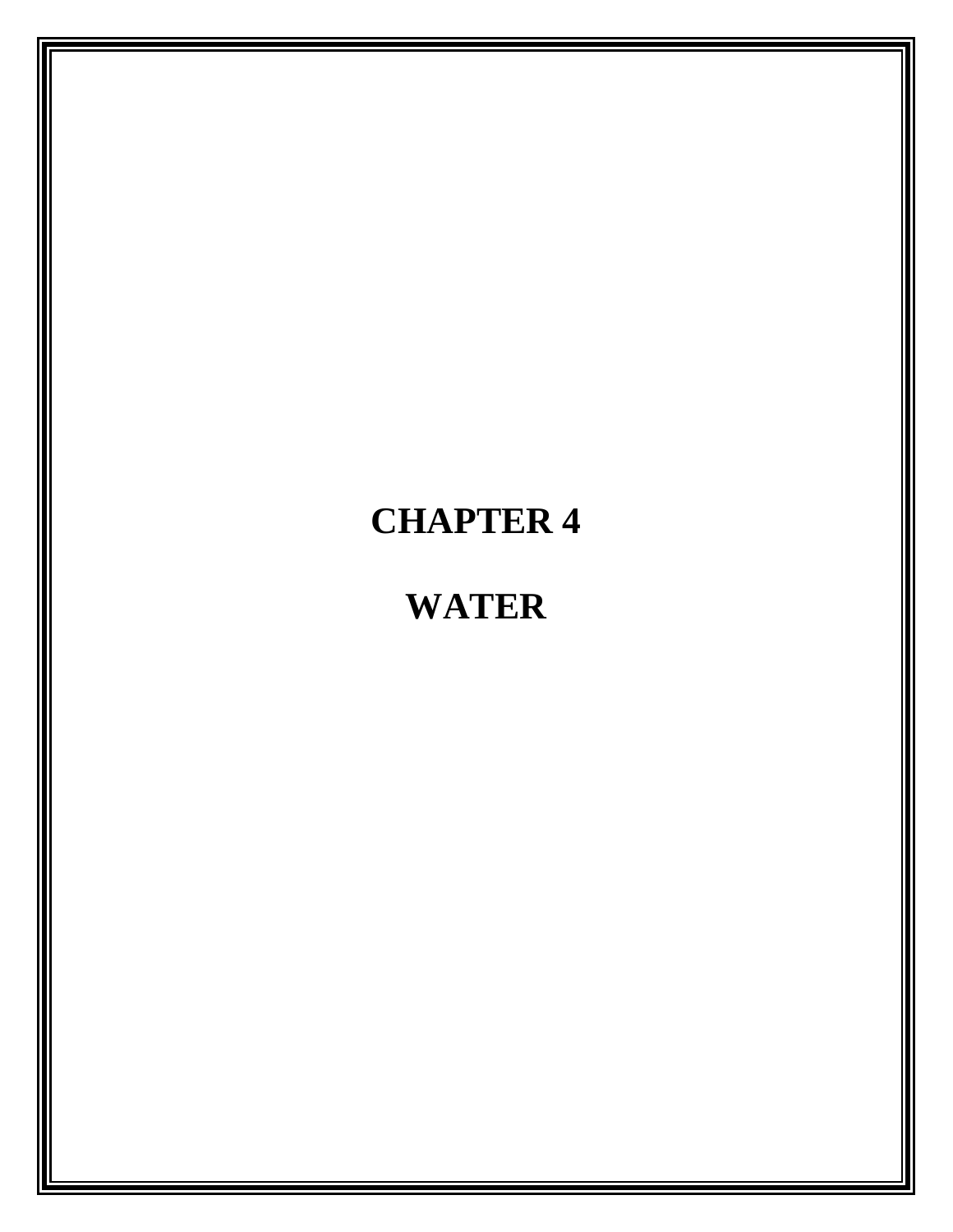## **TABLE OF CONTENTS**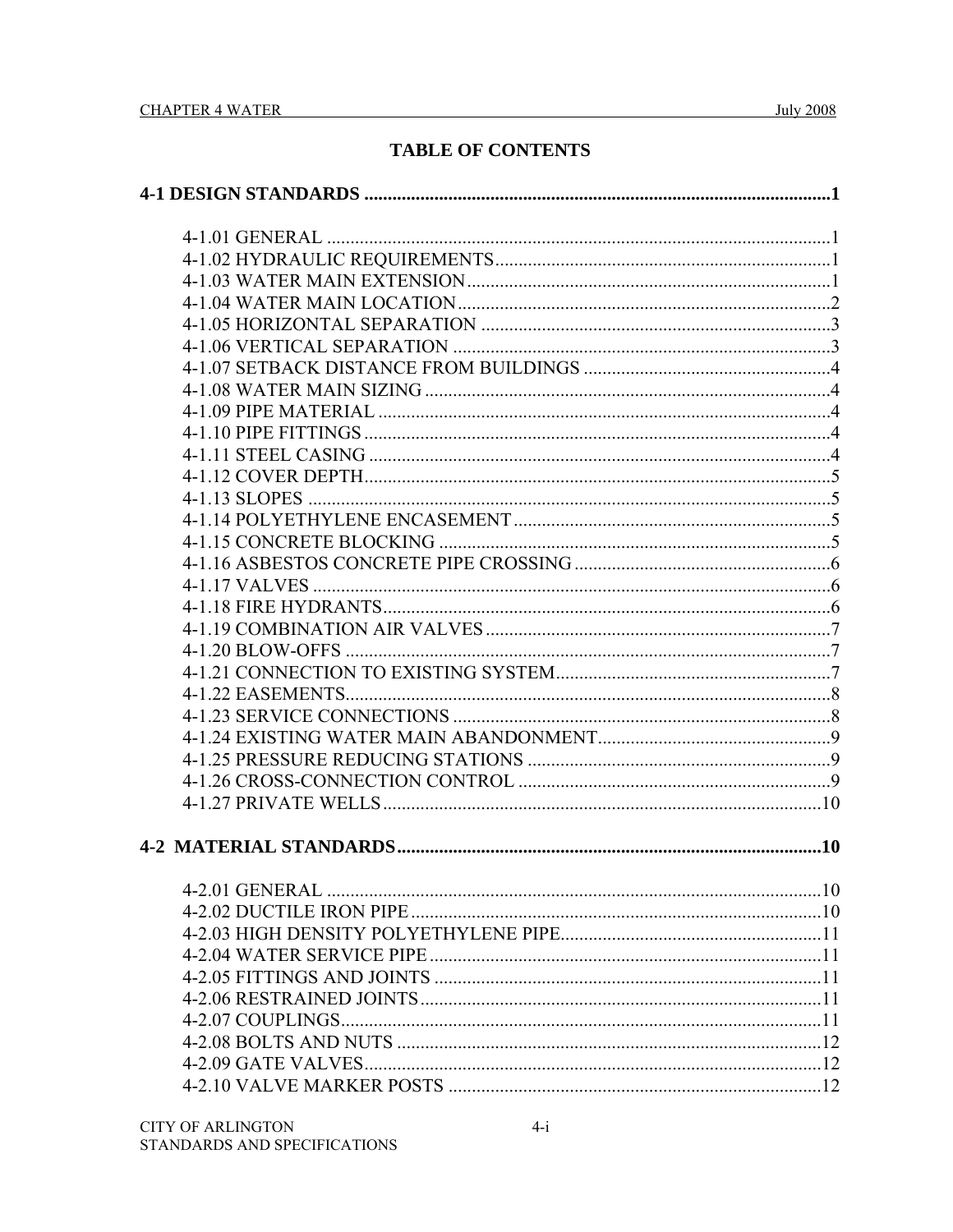| 4-3.25 COMBINATION AIR AND VACUUM RELEASE VALVE 26 |  |
|----------------------------------------------------|--|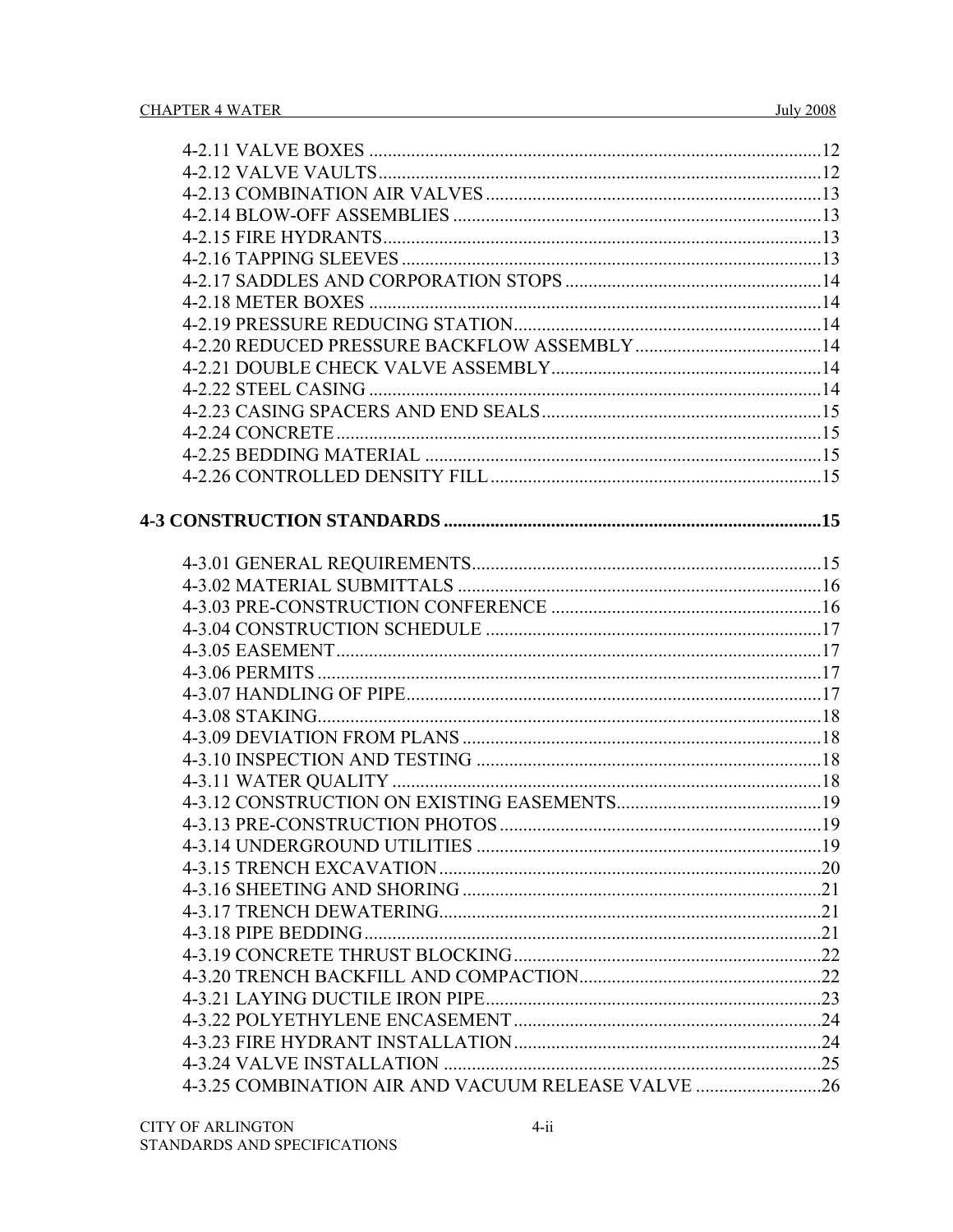|                                                     | 26  |
|-----------------------------------------------------|-----|
|                                                     | 26  |
|                                                     | 27  |
|                                                     | 27  |
|                                                     | .28 |
|                                                     | .28 |
|                                                     |     |
|                                                     |     |
|                                                     | 33  |
| 4-3.37 LANDSCAPING AND LAWN REMOVAL AND REPLACEMENT | 33  |
| 4-3.39 BORING AND JACKING                           | 33  |
|                                                     |     |
|                                                     |     |
|                                                     |     |
|                                                     | 35  |
|                                                     |     |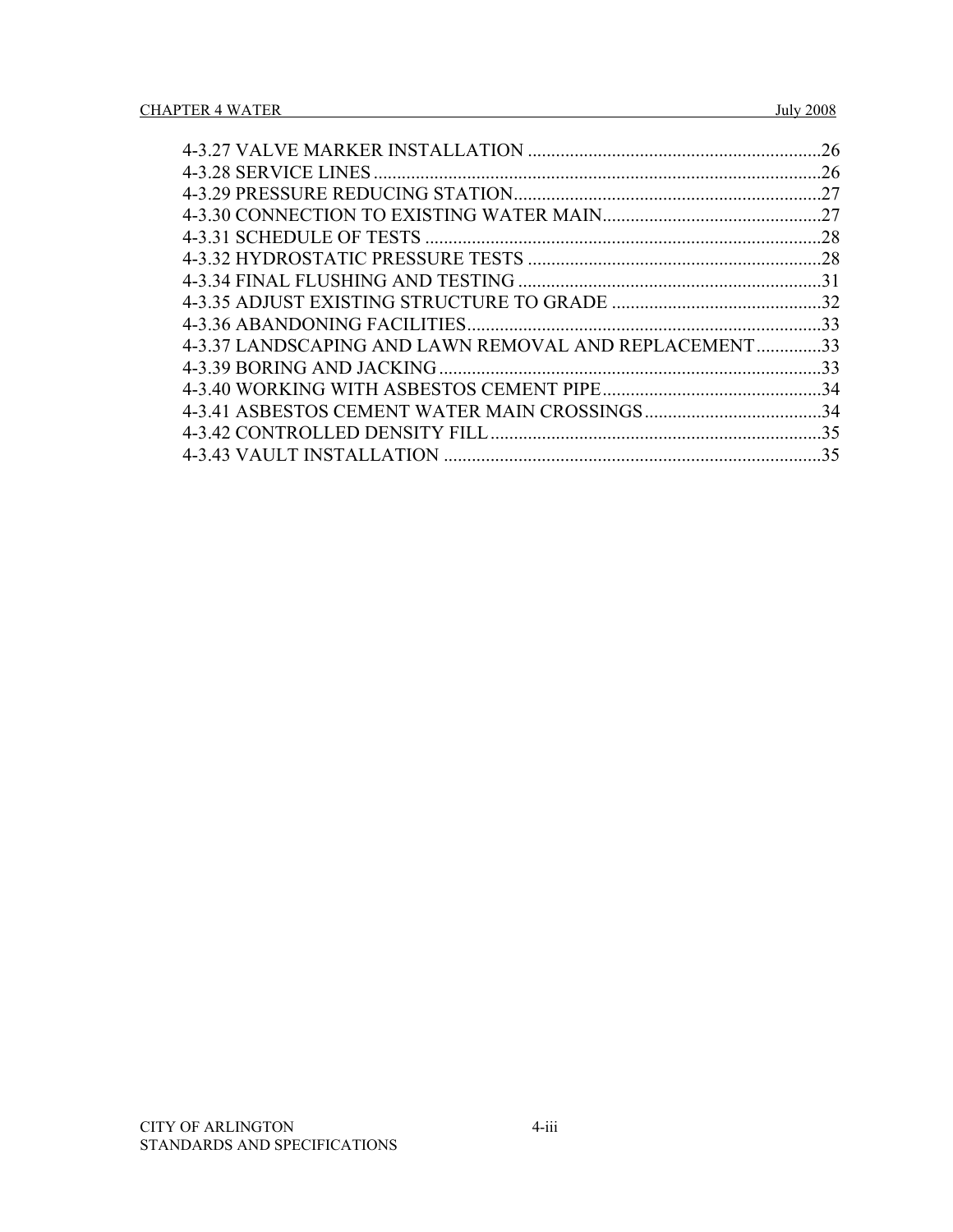## **4-1 DESIGN STANDARDS**

## **4-1.01 GENERAL**

No extension or modification to the City's water system shall be made without approved construction plans with the signature of the City Engineer, prepared in accordance with these Standards, *AMC*, and the *City's Water Comprehensive Plan*. All construction of system extensions shall conform to these Standards, applicable *American Water Works Association (AWWA) Specifications* and the *WSDOT/APWA Standard Specifications*.

These Standards do not include design of the City's general facilities such as wells; pump stations, storage tanks, or treatment plant. The general facilities require special design and will be reviewed and approved by the City on a case-by-case basis.

## **4-1.02 HYDRAULIC REQUIREMENTS**

All water mains shall be sized following a hydraulic analysis based on flow demands and pressure requirements. The system shall be designed to maintain a minimum pressure of 20 psi at ground level along the entire distribution system under all conditions of flow. The desired working pressure in the distribution system should be approximately 50 to 80 psi, not less than 40 psi, and not greater than 125 psi. Individual pressure reducing valves (PRV) are required when the static pressure at the ground level exceeds 80 psi. Flow velocities in water mains shall not exceed 10 feet per second during the highest demand and fire flow.

Fire flow requirements shall be determined by the City Fire Chief. The available fire flow will be determined by the City's engineering staff using the water system hydraulic model.

## **4-1.03 WATER MAIN EXTENSION**

## *Residential*

It is the policy of the City that anyone who desires water services for more than one (1) single family residence, including single family and multi-family structures, must extend the City's water system to, and past, at least one full side of the property. In addition, the water mains must be installed through all internal streets; loop to all adjacent mains which will, in the City Engineer's opinion, extend past or through the property in the future; and stub to the property line where it is likely that they will be needed to connect to future mains. Depending on the property size, shape and the Water System Plan, the City may require mains to be constructed on more than one, and up to all, full sides of the property.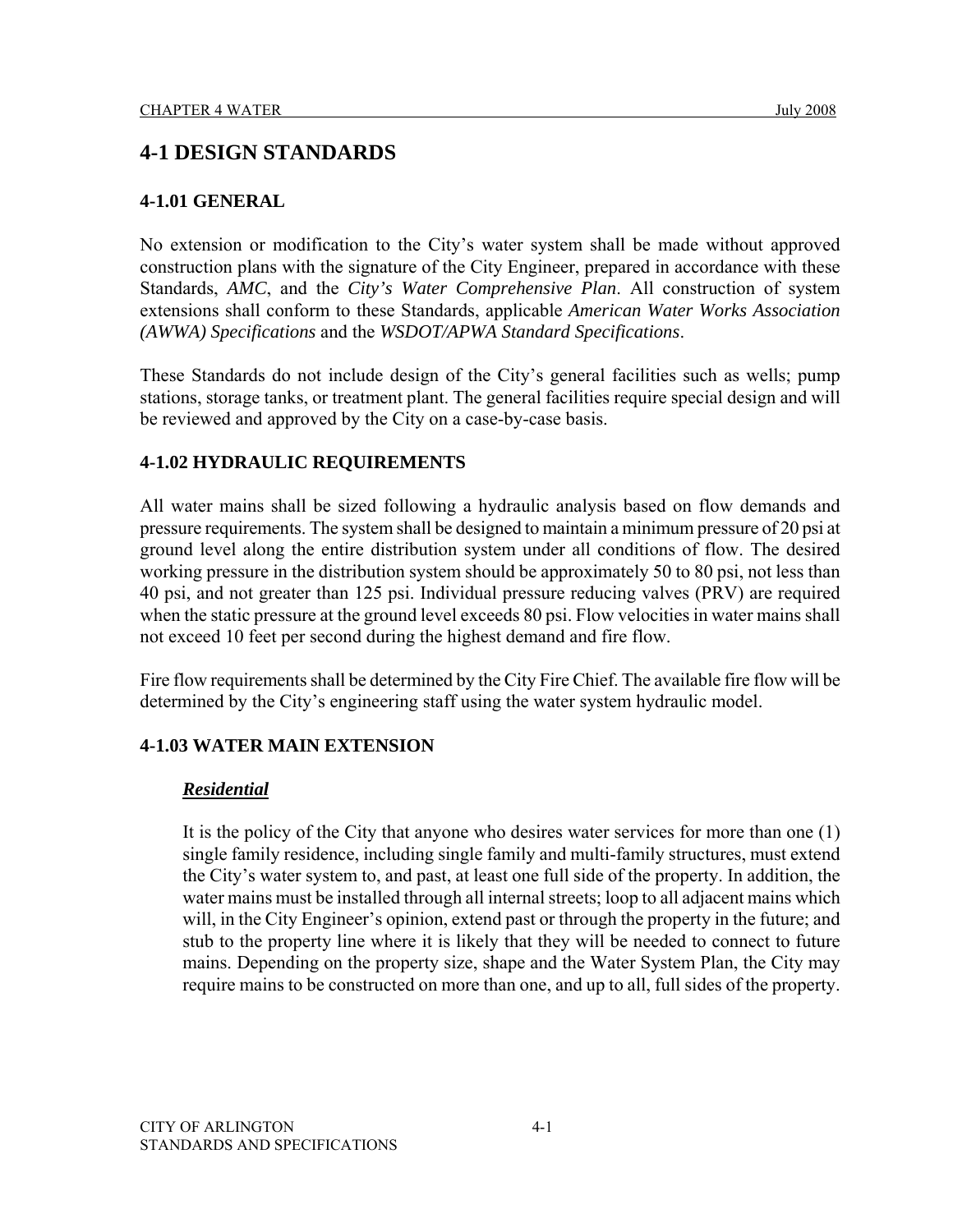## *Non-Residential Properties*

It is the policy of the City that anyone who desires water services to non-residential (commercial, industrial or public) property must extend the City's water system to, and past, the entire perimeter of the property and/or stub or connect to present and future mains.

The City also reserves the right to require that extra service lines be installed, at their discretion, to be used for sampling stations.

If a development is located in 2 or more pressure zones, the Developer may be required to install pressure reducing stations, isolation valves, check valves, and/or booster pump stations if required by the City Engineer.

Dead-end mains shall be minimized by making appropriate looping and tie-ins whenever practical in order to provide increased reliability of service and reduce head loss.

If the Developer's project directly benefits other property owners, the Developer may enter into a reimbursement agreement with the City per AMC 12.24.

## **4-1.04 WATER MAIN LOCATION**

It is preferred that water mains and appurtenances are within the right-of-way of public streets and roads. Water mains may be installed within City easements across private properties. Water mains within public right-of-way shall be located on north and east sides of the centerlines. Water mains shall be in the shoulder of the roadway for rural roads, and approximately 6 feet from the street centerline for urban streets. See Standard Detail R-060. Exceptions to this requirement may be made in order to minimize the cutting and replacing of pavement, to avoid conflicts with other underground facilities, to permit sanitary sewers to be installed on the "low side" of streets, or for other approved reasons. As nearly as practical, mains shall be installed on a particular street with the distance from the property line and/or centerline varied as little as possible. Water mains shall not be located under or behind parking lanes, curbs, gutters, or sidewalks. Valve boxes shall be located outside the normal wheel track whenever possible.

If there is an easement across a paved area on private property the water main shall be installed in the driving lanes (not under parking stalls).

Water mains may be laid along road/street curves using pipe joint deflection whenever possible. Pipe joint deflections shall not exceed one-half of pipe manufacturer's recommended maximum deflections. Bends may be required to maintain proper water main alignment within the public right-of-way or easements.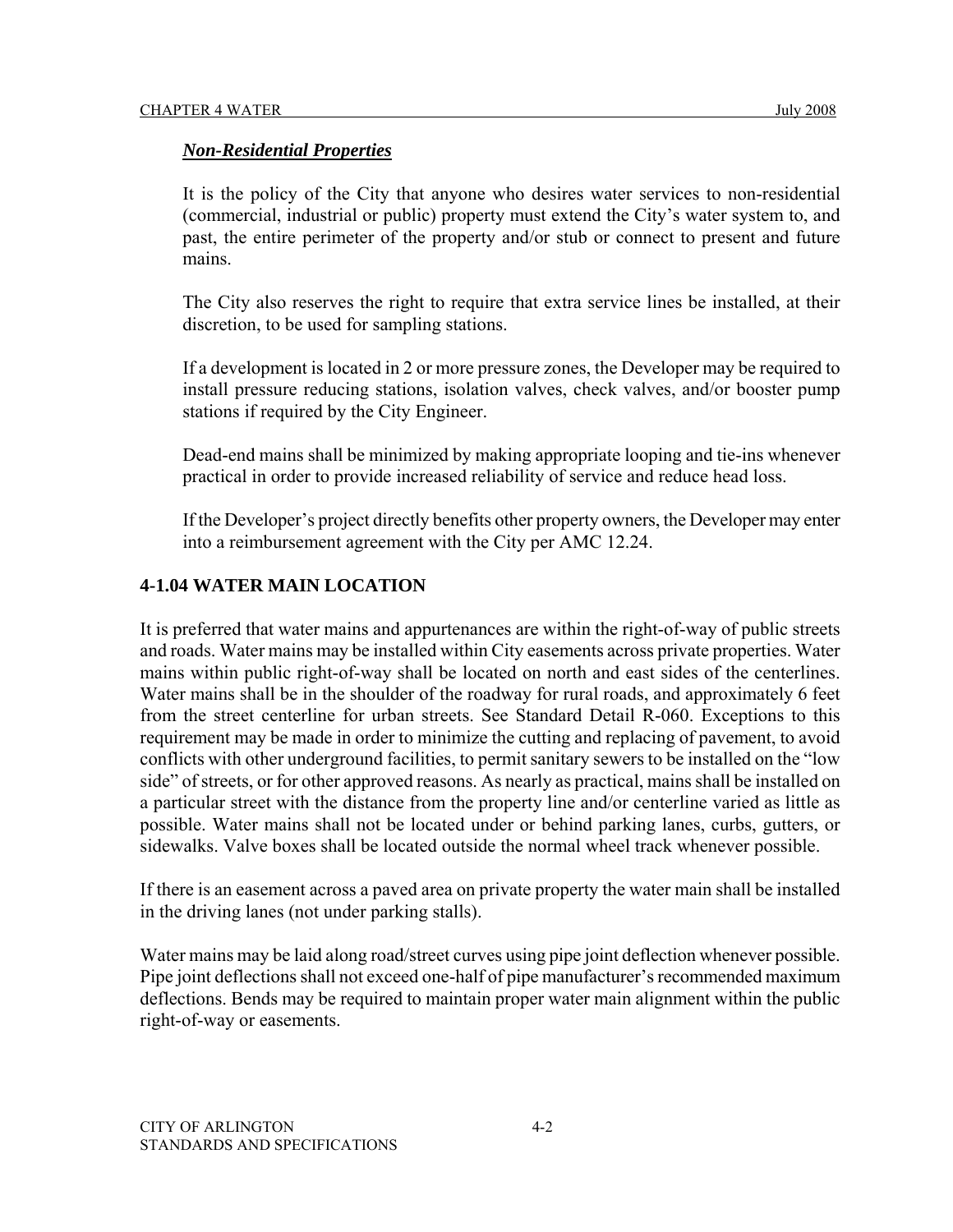## **4-1.05 HORIZONTAL SEPARATION**

Water mains shall be laid at least 10 feet horizontally from any existing or proposed sanitary sewer, septic tank and/or absorption field. The distance shall be measured edge to edge. In cases where it is not practical to maintain a 10 foot separation, the City may allow deviation on a caseby-case basis using DOE criteria. Such deviation may allow installation of the water main closer to a sanitary sewer, provided that the water main is laid in a separate trench or on undisturbed earth shelf located on one side of the sanitary sewer at such an elevation that the bottom of the water main is at least 18 inches above the top of the sewer. Water service connections and side sewers shall have minimum horizontal clearance of 10 feet unless otherwise approved by the City Engineer.

| Cable                  |    |
|------------------------|----|
| Gas                    |    |
| Power                  |    |
| Storm drain            |    |
| Telephone, Fiber optic |    |
| <b>Sanitary Sewer</b>  | 10 |

*Minimum horizontal clearances from water mains:* 

#### **4-1.06 VERTICAL SEPARATION**

Wherever practical, water mains shall cross other utilities at right angles. If this is not possible, the crossing angle shall be maintained between 45 and 90 degrees. Water mains crossing sanitary sewers shall be laid to provide a minimum vertical clearance of 18 inches between the outside of the water main and the outside of the sewer. The City prefers that the water main be above the sewer main. Where a water main crosses a sanitary sewer, one full length of water pipe shall be used with the pipe centered over the sewer for maximum joint separation. When the above conditions cannot be met, the City has the right to approve a variance, but shall require that the sewer be constructed of ductile iron pipe and be pressure tested before being activated, and/or be encased as the City deems necessary. DOE criteria will also apply.

| Cable                  |      |
|------------------------|------|
| Gas                    |      |
| Power                  |      |
| Storm drain            | 0.5  |
| Telephone, Fiber optic |      |
| <b>Sanitary Sewer</b>  | 1.5' |

*Minimum vertical clearances from water mains:*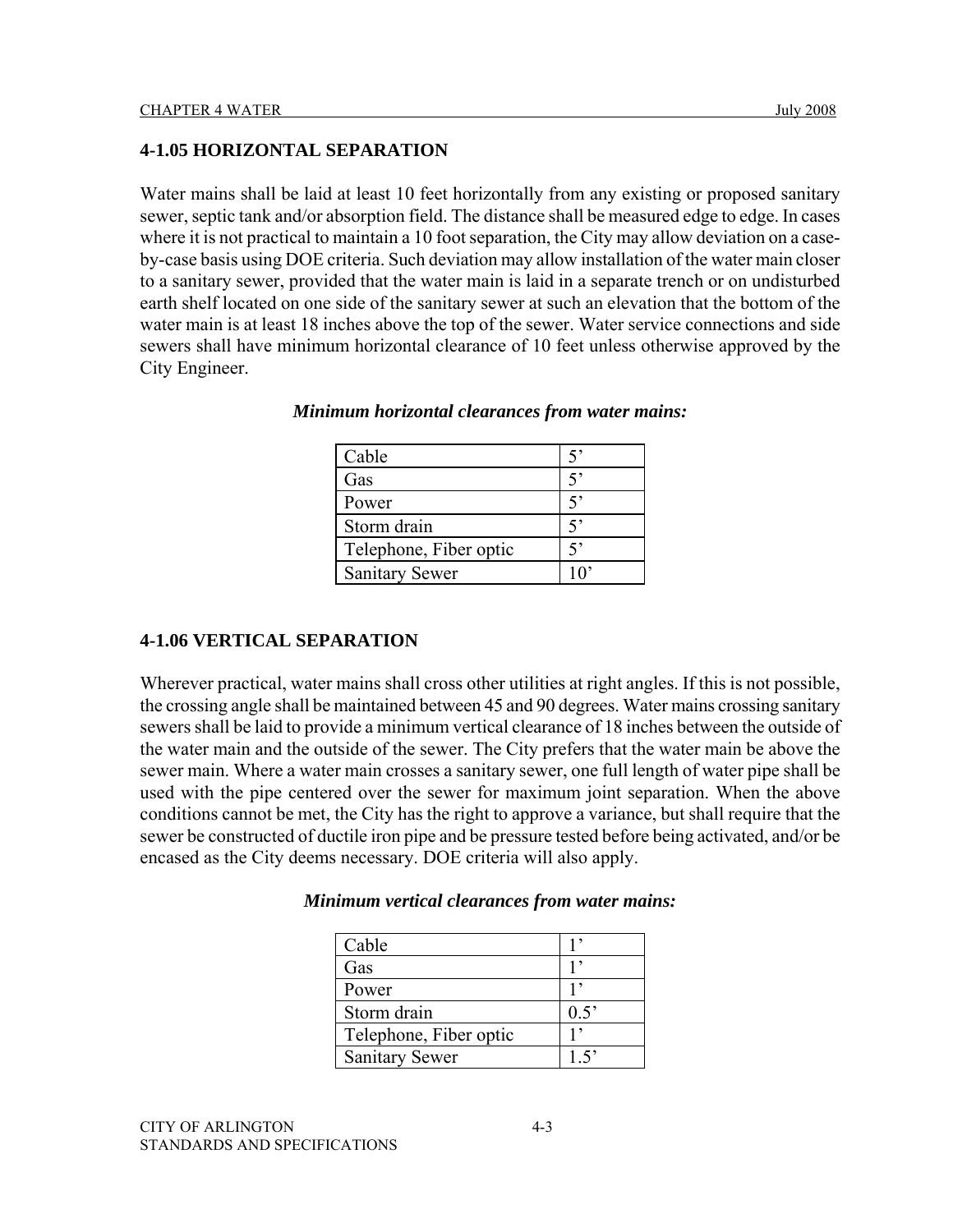In cases where it is not practical to maintain this minimum separation between the water main and storm drain, the vertical clearance may be less than 6 inches and Ethafoam pads are required.

## **4-1.07 SETBACK DISTANCE FROM BUILDINGS**

Water mains shall be located a minimum of 5 feet from covered parking, 10 feet minimum from building and retaining walls. A 20 foot wide minimum easement shall be provided for a water main between buildings.

## **4-1.08 WATER MAIN SIZING**

Transmission mains, commercial developments, and specific areas outlined in the City's Water System Plan require 12 inch or larger water mains or as directed by the City Engineer.

The City generally does not use 10 inch pipe as water distribution mains. When serving fire hydrants and for local distribution mains in residential areas, 8 inch or larger pipe is required.

The City does not use 6 inch pipe as part of the distribution system except as fire hydrant runs (not longer than 50 feet). With the City Engineer's approval, 4 inch pipe may be used to serve water to a tract or the end of a cul-de-sac after the last fire hydrant and when no future extension is required. The length of the 4 inch water main shall not exceed 200 feet.

#### **4-1.09 PIPE MATERIAL**

Generally, water mains shall be cement mortar lined ductile iron pipe (DIP) Class 52 unless otherwise approved by the City Engineer.

## **4-1.10 PIPE FITTINGS**

Pipe shall be furnished with mechanical joints or rubber gasket push-on joints (Tyton joint only) unless flanged joints or restrained joints are required. Horizontal or vertical bends shall be used when joint deflection would exceed one-half of the pipe manufacturer's recommended maximum deflection. Meg-A-Lugs are required on all fittings.

## **4-1.11 STEEL CASING**

Ductile iron pipe shall be encased in a steel casing when crossing under a rockery or wall so that removal or replacement of the water main will not disturb the structures. Casings are required when crossing (1) under rockeries over 5 feet high; (2) under retaining wall footings over 5 feet wide; and (3) under reinforced earth retaining walls (both wall and reinforcing material). Casings shall extend a minimum of 5 feet past each edge of the structure, or a distance equal to the depth of pipe, whichever is greater. Minimum vertical clearance between the bottom of the wall or footing and top of the pipe or casing shall be 2 feet. The pipe trench at the casing shall be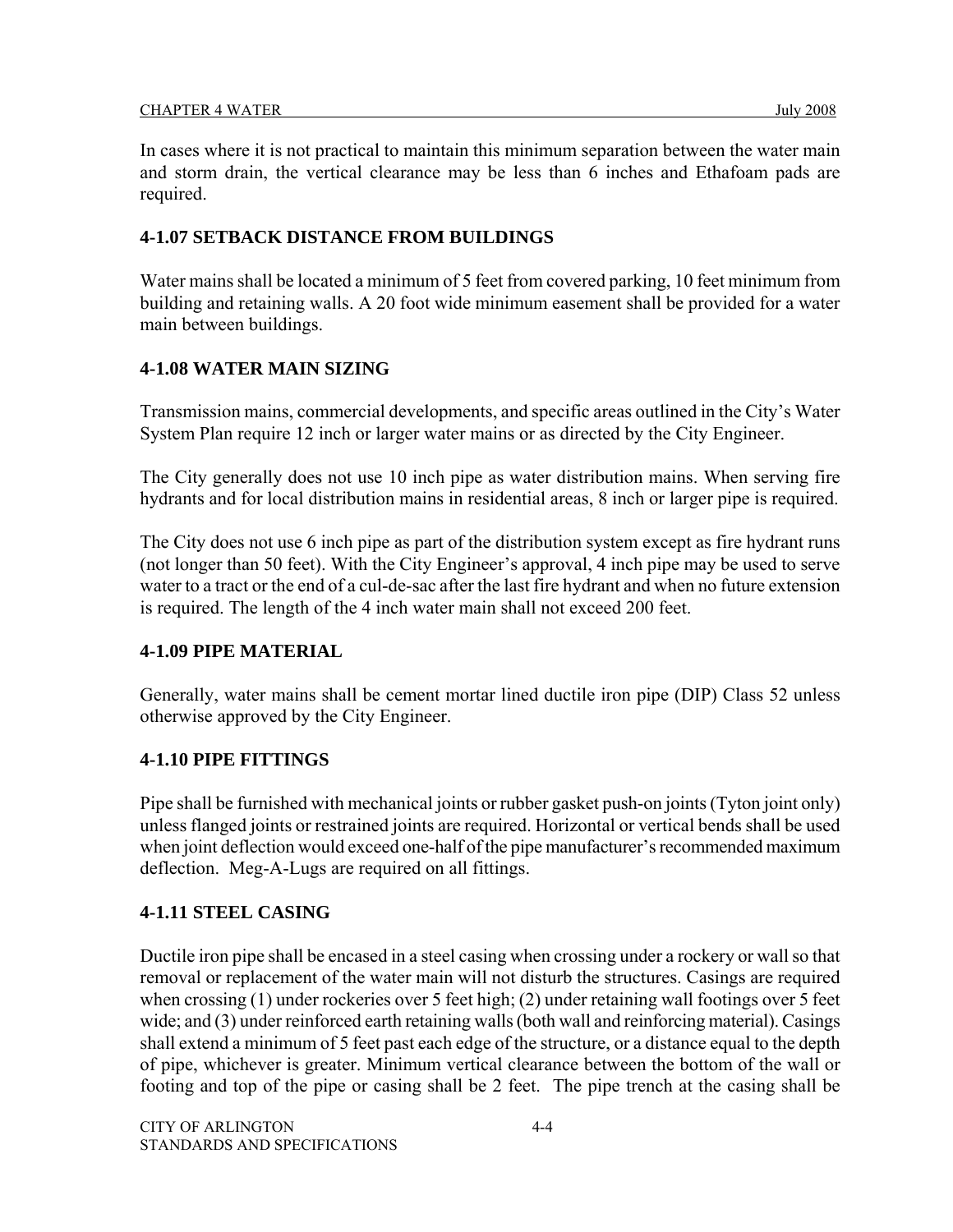backfilled with gravel backfill material when the vertical clearance is less than 3 feet.

Ductile iron pipe shall be encased in a steel casing when crossing under a railroad or State/County highway. Casings shall extend at least 6 feet past the edges of the right-of-way.

The casing pipe and carrier pipe shall be installed in accordance with the applicable Federal, State and local regulations. In the case of railroad crossings, the project shall also comply with regulations established by the railroad company.

The carrier pipe shall be supported by casing spacers. Casing spacers shall be placed under the carrier pipe to ensure approximate centering within the casing pipe and to prevent damage during installation. See City of Arlington Standard Detail W-230.

Steel casings may also be required when water mains cross creeks or wetlands.

## **4-1.12 COVER DEPTH**

A cover depth of 3 feet (36 inches) above the top of water mains shall be maintained if possible. The cover depth shall not be less than 3 feet (36 inches) or more than 5 feet (60 inches) without the approval of the City Engineer.

If the water main is within the State or County right-of-way, the cover depths shall meet the requirements of the State or County.

## **4-1.13 SLOPES**

Where the longitudinal slopes are 20% or greater, pipe joints shall be restrained. Anchor blocks shall be used in conjunction with joint restraint where slopes are 20% or greater. Timber baffle/hill holders shall be required on unpaved slopes that exceed 20%, maximum spacing shall be 20' foot on center and minimum of 1 holder for each pipe length.

## **4-1.14 POLYETHYLENE ENCASEMENT**

If required by the City, ductile iron pipe and fittings shall be protected by 8-mil polyethylene encasement in areas of severely corrosive soils in accordance with AWWA/ANSI C105/A21.5.

## **4-1.15 CONCRETE BLOCKING**

When using horizontal and vertical concrete blocking, show locations and type of blocking on the plans. City Standard Details W-160 through W-175. Concrete blocking is required on all fittings including restrained joint fittings.

An 8 inch pipe at a vertical bend shall be restrained a minimum of 36 feet (2 joints) from each side of a bend. A 12 inch or larger pipe at a vertical bend shall be restrained a minimum of 54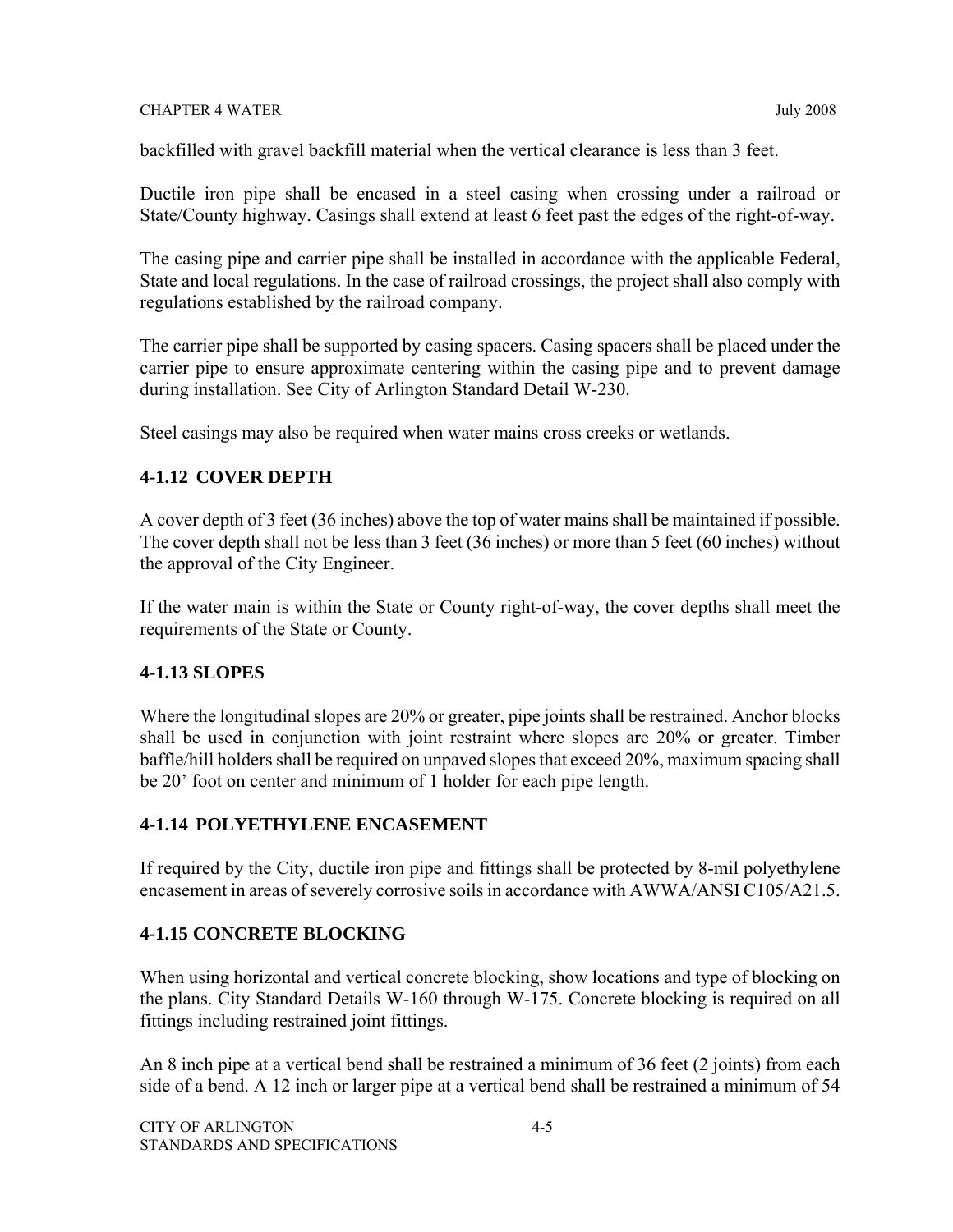feet (3 joints) from each side of a bend. No change in horizontal direction or diameter shall occur within 36 feet of the vertical bend. Special blocking or joint restraint designs may be necessary for poor soil, conflicting utility, etc.

## **4-1.16 ASBESTOS CONCRETE PIPE CROSSING**

When a proposed water main crosses existing asbestos concrete (A.C.) pipe, the City shall require removal and replacement of the A.C. pipe with ductile iron pipe at the Developer's expense. The A.C. pipe to be removed shall be disposed of in accordance with the Puget Sound Air Pollution Control Agency (PSAPCA) requirements. A permit from PSAPCA to perform the A.C. pipe removal is required prior to construction drawing approval. DIP crossings shall be connected to the existing A.C. main with Romac extended range transition couplings.

## **4-1.17 VALVES**

Sufficient valves shall be provided on water mains so that interrupted service and sanitary hazards will be minimized during repairs. Valves shall be located at no more than 300 foot intervals in commercial, industrial and multi-family areas and at no more than one block or 400 foot intervals in other areas. At water main intersections, valves shall be placed on 4 legs at each cross, and 3 legs at each tee (unless tapping an existing water main). The valves shall be spaced so that no more than one fire hydrant is removed from service with any separate main shut down.

An auxiliary valve shall be installed on each hydrant run at the tee. Provide a valve at each end of an easement. Additional valves may be required for area isolation and unidirectional flushing. Valves on water mains shall, where practical, be located within paved area of the street. A valve box or chamber shall be provided for every valve.

Generally valve sizes shall be the same as the water main. All valves 12 inch and smaller shall be resilient seated gate valves and all valves larger than 12 inch shall be butterfly type if approved by the City. When butterfly valves are installed, the operation nuts shall be on the north or east sides of the water mains. If a valve is installed in gravel or unpaved area, a concrete pad shall be set around each valve box at finished grade. See City Standard Detail W-190.

## **4-1.18 FIRE HYDRANTS**

Fire hydrants shall be installed for buildings where water is served by the City. The final number of hydrants and their locations shall be approved by the City Fire Chief.

The maximum spacing of fire hydrants serving single-family dwellings or duplex dwellings on individual lots shall be 600 feet and not more than 300 feet from the front property line of the main body of a lot. Required distances shall be measured along the normal fire department hose laying route.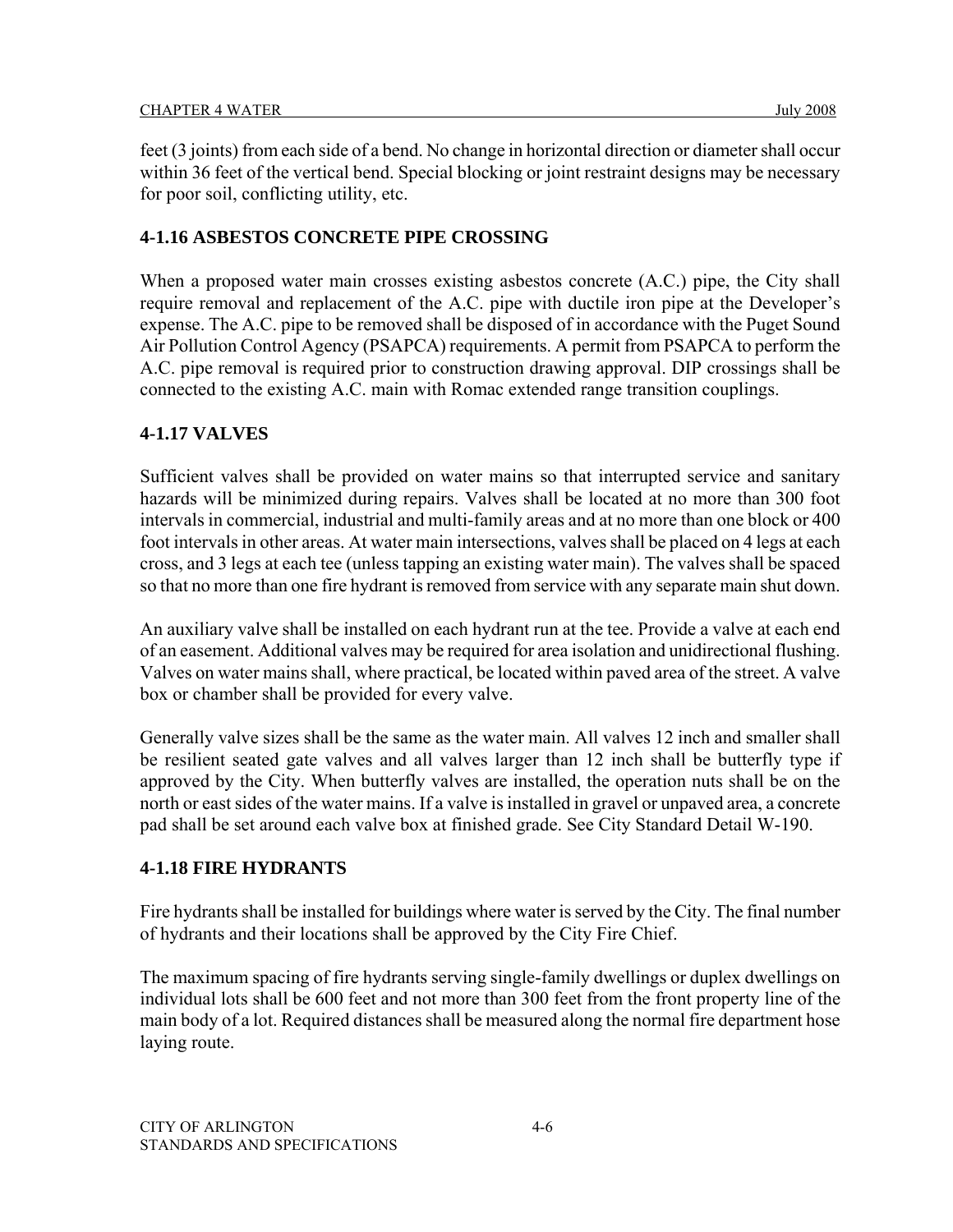Fire hydrants serving multi-family and commercial lots shall be located not more than 300 feet on center and shall be located so that at least one hydrant is located within 150 feet of all structures or uses. Fire hydrants shall not be closer than 50 feet from multi-family or commercial buildings. On arterial streets without residential access, maximum hydrant spacing shall be 600 feet.

Any hydrant run exceeding fifty (50) feet in length shall be 8 inches in diameter unless it is approved by the City Engineer. The joints of hydrant runs shall be restrained. No domestic or fire sprinkler service shall be tapped on any hydrant run. Fire hydrants shall be installed at the ends of each dead end line more than 300 feet in length. Said fire hydrants may be removed to conform to standard spacing requirements when the main is again extended with the City's approval.

Fire hydrant installation is shown in Standard Detail W-010 and reflective pavement markers are shown in Standard Detail W-015.

## **4-1.19 COMBINATION AIR VALVES**

Combination air valves as shown in Standard Detail W-260 shall be installed on high points of new water mains, where the elevation difference between the high point and the next low point exceeds one (1) pipe diameter, or as required by the City. The air valves shall be located outside the traveled portion of the roadway, preferably behind the curb or sidewalk and within the public right-of-way and the public utility easement. If possible, the water main profile shall be adjusted to eliminate the use of the air valves.

## **4-1.20 BLOW-OFFS**

Each dead-end main shall be provided with a fire hydrant if flow and pressure are sufficient or with an approved flushing hydrant or a blow-off assembly shown in Standard Detail W-180 for flushing purposes. Flushing devices shall be sized to provide flows that will give a velocity of at least 2.5 feet per second in the water main being flushed. No flushing device shall be directly connected to any sewer. Blow-off assemblies shall be located outside the traveled portion of the roadway, behind the curb or sidewalk, and within the public right-of-way or public utility easement.

A 2 inch blow-off assembly shall be required for testing and disinfection of new water mains, where hydrants are not available.

## **4-1.21 CONNECTION TO EXISTING SYSTEM**

Connections to existing water mains 8 inches and larger shall be via a wet tap shown in Standard Detail W-200 unless cut-in is required by the City in order to install additional valves. Connections to existing water mains smaller than 8 inch diameter shall be made by cutting in a tee, unless otherwise approved by the City.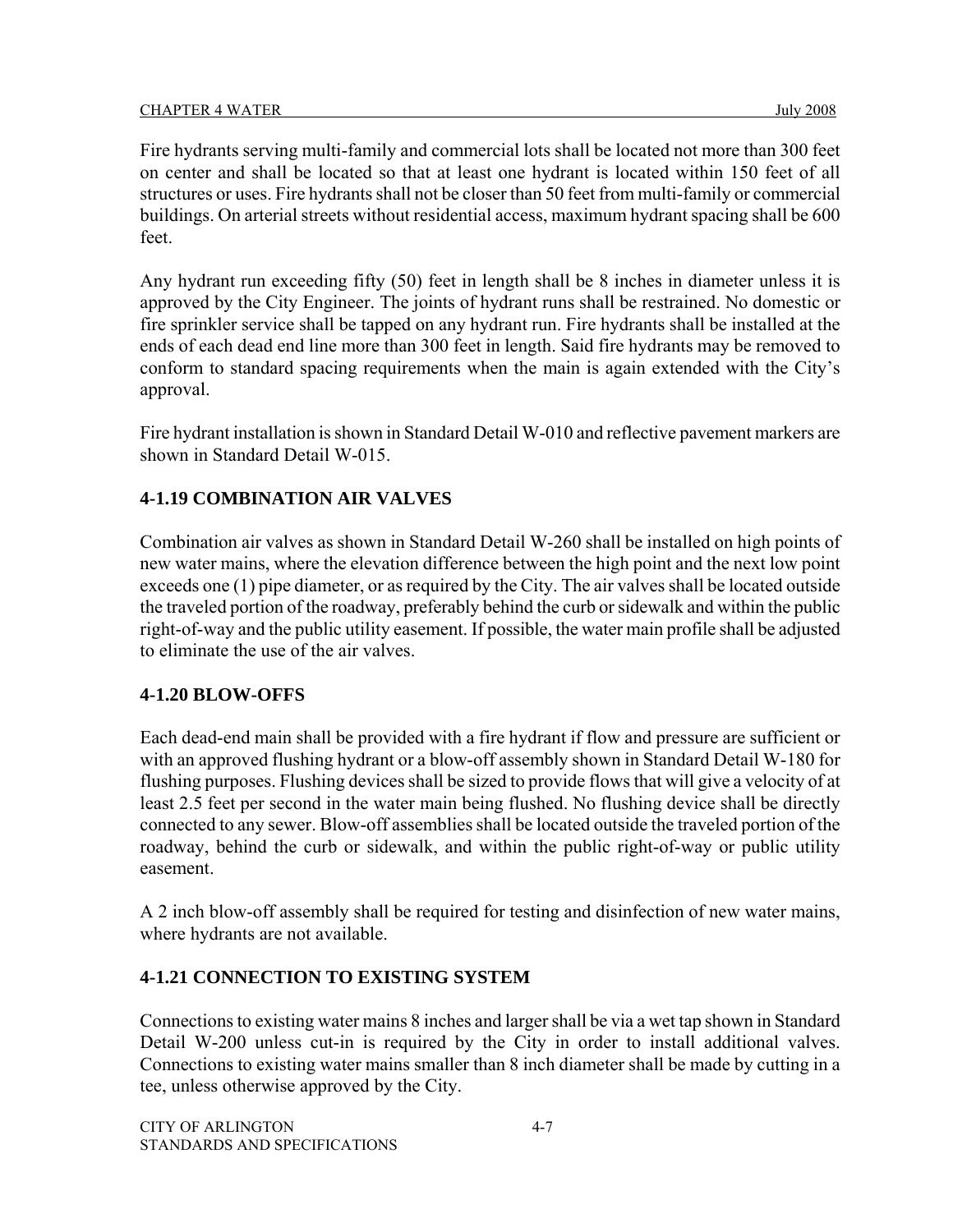#### **4-1.22 EASEMENTS**

All water mains, valves, fire hydrants, meters, sampling stations, air/vacuum valves, blow-offs, and other appurtenances not in public right-of-way shall have public utility easements designated on submitted plans to provide the City with permanent access to these mains and appurtenances, as well as easements for future line connections, as required. The easement for the water mains shall be 20 feet in width and 10 feet on all sides of the pipe lines, a minimum of 5 feet on each side of fire hydrants and other appurtenances (such as meters, sampling stations, air/vacuum valves, blow-offs, etc). Under special circumstances, the easement may be less than 20 feet in width with the City Engineer's approval, but shall not be less than 15 feet. Before the project is accepted by the City, easements shall be recorded using the City Easement Form. Easement drawings and legal description shall be included as exhibits.

If off-site easements are required on properties not owned by the Developer or the City, the Developer shall acquire the easements at his/her expense before construction plans are approved by the City.

## **4-1.23 SERVICE CONNECTIONS**

Service connections including saddle, service line, meter box and appurtenances shall be installed as part of the construction of all new water system extensions. A fire sprinkler meter per City Standards shall be provided if required by the City Fire Chief. Irrigation systems, fire sprinkler systems and non-residential connections must be protected by a DOH approved backflow prevention assembly in accordance with WAC 246-290-490. See Standard Details W-090 through W-150.

For residential developments, meter boxes shall be located in front of the lot to be served unless otherwise approved by the City. They shall be close to the property line, in a landscape area within public right-of-way or public utility easement, but not in paved areas such as sidewalk or driveway. Meters for two neighboring lots shall be installed near the common lot line to ease meter reading. Meters located close to driveways shall use boxes with traffic rating. The distance from the water main to the meter box shall not exceed 50 feet unless it is approved by the City. Meters shall be located in or as close to the public right-of-way as possible. Service lines shall be perpendicular to the water main if possible. See Standard Details W-040 for residential services and W-050 for non-residential services.

For commercial and multi-family developments, meters shall be located behind the back of a curb or sidewalk and not behind parking space or other obstructions. Meters shall be located for ease of reading.

Minimum allowable service lines from mains to meters shall be 1 inch for a single family residential buildings and 2 inch for multi-family or commercial buildings. All duplexes and triplexes must have separate services and meters for each unit. Multifamily buildings with four or more units must have separate services and meters for each building. Each building shall be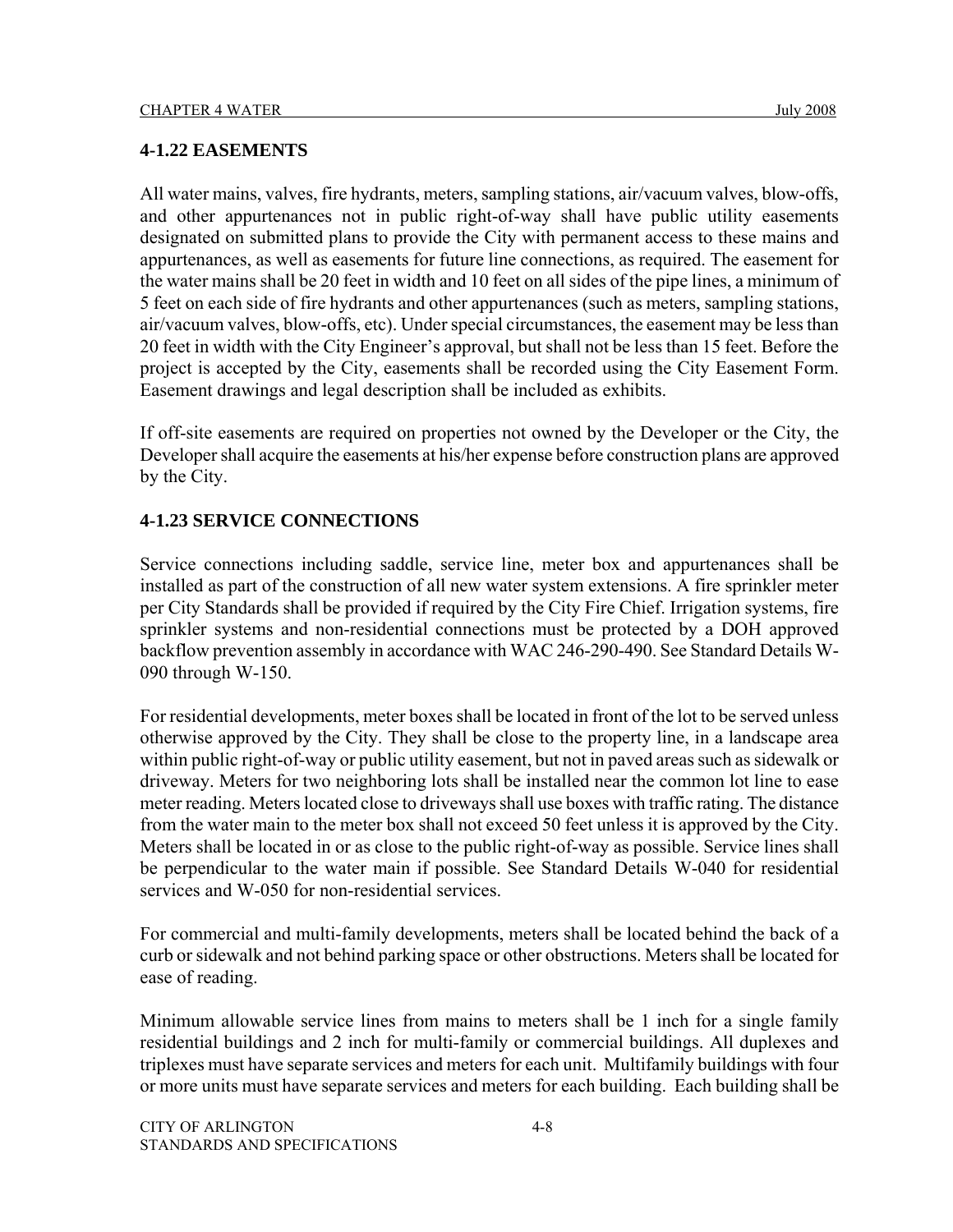served by a separate service and meter. Irrigation and fire sprinklers shall be served by separate services and meters unless otherwise approved by the City Engineer. A minimum pressure of 35 psi at the meter shall be maintained when service is flowing at anticipated maximum flow rates. If friction losses will cause the pressure at the building to drop below the minimum, the service line size shall be increased.

The standard meter size is  $\frac{5}{8}$  inch  $\times$   $\frac{3}{4}$  inch for a single family residential house. Non-residential services and meter sizes (minimum  $\frac{5}{8}$  inch  $\times$   $\frac{3}{4}$  inch) shall be determined by the engineer or architect per the Uniform Plumbing Code and approved by the City Building Official, and the plans shall show the locations and sizes of the services and meters.

Static service pressures at ground floor elevation shall be determined at all lots/buildings to ensure compliance with system pressure standards. Plans shall identify lots/buildings where the builder/owner will be required to install individual pressure reducing valve (PRV) when service pressures exceed 80 psi. A PRV shall be on the customer side of the meter, outside of the public right of way and a minimum of 3 feet after water meter box.

## **4-1.24 EXISTING WATER MAIN ABANDONMENT**

Existing water mains out of service shall be removed or abandoned as required by the City. If water mains are to be abandoned, the ends of the abandoned water mains shall be plugged by filling with Class 2500 concrete for a minimum length of 12 inches.

## **4-1.25 PRESSURE REDUCING STATIONS**

If a development is located in two or more pressure zones, pressure reducing stations may be installed by the Developer if required by the City Engineer.

## **4-1.26 CROSS-CONNECTION CONTROL**

The City strictly prohibits interconnection of other water supplies with the City's water system.

Irrigation systems, fire sprinkler systems, commercial service connections and other water uses which may cause contamination of the City water system require a backflow prevention device to be installed. Approved backflow prevention assemblies shall meet the requirements of the WAC 246-290-490 "Cross Connection Control Regulation in Washington State", and the recommendations of the PNWS-AWWA Cross Connection Control Manual and the City of Arlington Cross Connection Control Program depending upon the degree of hazard. The types of backflow prevention devices to be used for a specific project shall be determined by the City's Cross Connection Specialist.

Fire sprinkler system connections to the City's water system shall be owned and maintained by the property owner, beginning immediately downstream of the valve where the fire sprinkler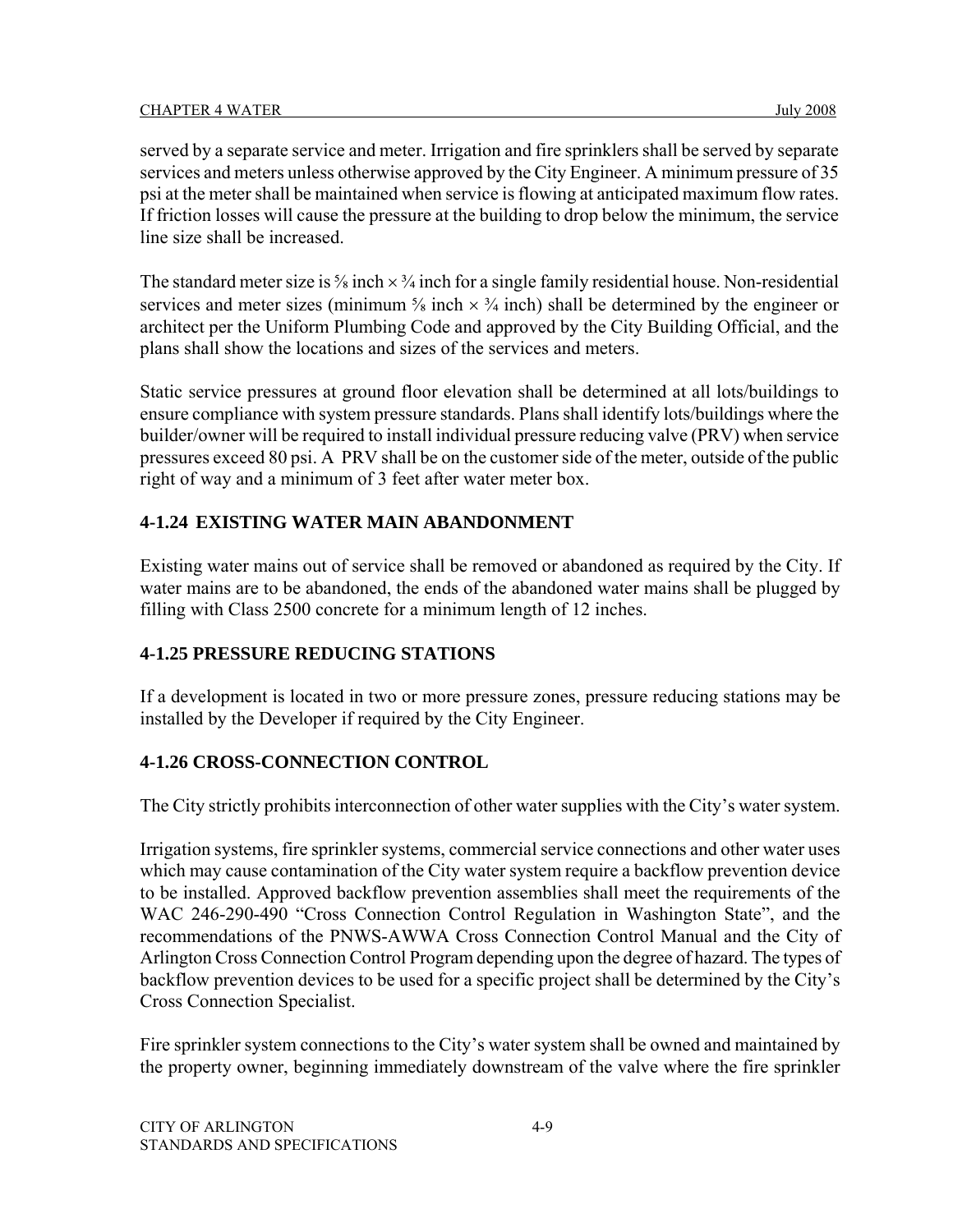system connects to the City's water main at the property or right-of-way line.

The backflow prevention assembly on fire sprinkler system connections shall be located as close to the serving water main as possible, either on the owner's property or in an easement.

A master meter used for eight or more units in a multi-family development, or for buildings exceeding thirty feet in height, require double check valve assemblies and a bypass with equal backflow prevention to avoid loss of service during maintenance and repair.

## **4-1.27 PRIVATE WELLS**

To receive water services from the City, the property owner shall decommission the existing well on the same lot in accordance with WAC 173-160-381. The owner shall provide a copy of the decommission report to the City Utilities Division.

No backflow prevention device for a single family lot is required if the private well is verified to be permanently decommissioned.

New services will be locked until compliance is verified by the City's Cross Connection Specialist. Visual inspection of the piping is required for premises retaining active well systems.

# **4-2 MATERIAL STANDARDS**

## **4-2.01 GENERAL**

All materials shall be new and undamaged. The same manufacturer of each item shall be used throughout the work. All materials not specifically referenced shall comply with applicable sections of ANSI, ASTM, AWWA or the WSDOT/APWA Standard Specifications and approved by the City Engineer.

When specific manufacturers or models are specified in these Standards, no substitutions will be allowed without prior approval by the City. If required by the City, the Contractor shall furnish certification from the manufacturer of the materials being supplied that the inspection and all of the specified tests have been made and the results thereof comply with the requirements of the reference Standards.

## **4-2.02 DUCTILE IRON PIPE**

Ductile iron pipe shall be Class 52 (Tyton joint only) and cement mortar lined unless otherwise specified and shall conform to AWWA/ANSI C151/A21.51. Standard thickness of cement mortar lining shall be in accordance with AWWA/ANSI C104/A21.4.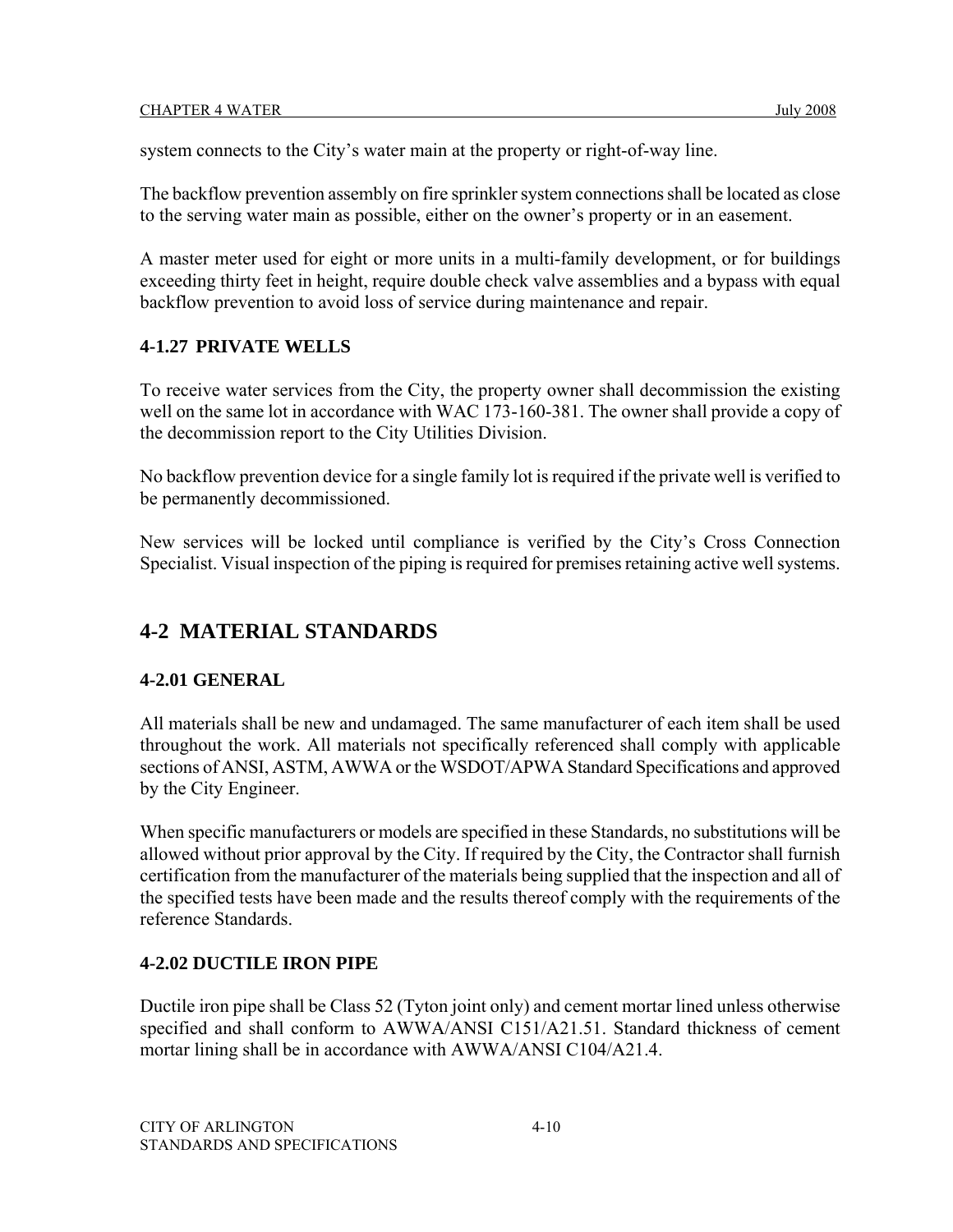## **4-2.03 HIGH DENSITY POLYETHYLENE PIPE**

High density polyethylene (HDPE) pipe shall conform to AWWA C906. The pressure rating shall be determined by the City Engineer on a case-by-case basis.

## **4-2.04 WATER SERVICE PIPE**

Water service pipe shall be Driscopipe CTS Class 200 Hi-Mol Poly pipe. Driscopipe shall conform to ASTM D-27370SDR9 (PE3408). CTS 110 SS liners for polypipe shall be used.

## **4-2.05 FITTINGS AND JOINTS**

All fittings for ductile iron pipe shall be ductile iron compact (short body) fittings conforming to AWWA/ANSI C153/A21.53 and shall be cement mortar lined conforming to AWWA/ANSI C104/A21.4.

Joints shall be mechanical joints or rubber gasket push-on joints (Tyton joints only) unless flanged joints or restrained joints are required and shown in the plans. Pipe with push-on joints shall be suitable for use with mechanical joint fittings. Ductile iron pipe fittings shall be pressure rating of 350 psi for push-on or mechanical joint fittings and 250 psi for flange joint fittings drilled in accordance with AWWA/ANSI C111/A21.11, unless otherwise noted.

Rubber gaskets for push-on joints (Tyton joint only) or mechanical joints shall be in accordance with AWWA/ANSI C111/A21.11. Gasket material for flanges shall be neoprene, Buna N, chlorinated butyl, or cloth inserted rubber.

## **4-2.06 RESTRAINED JOINTS**

Where restrained joints are required, they shall be either bolted or boltless design, flexible after assembly, and can be disassembled without special tools. Any device utilizing round point set screws shall not be permitted. All couplings installed underground to connect ductile iron pipe shall be manufactured of ductile iron.

Restrained joints shall be Meg-A-Lug Series 1100, TR Flex, Grinnell 595 shackle clamp, or approved equal.

## **4-2.07 COUPLINGS**

Flexible coupling and transition coupling cast components shall be ductile iron. Bolts and nuts shall be in accordance with ASTM A536-80, Grade 65-45-12. Bolts shall be high strength, low alloy steel track head bolts with national course rolled thread and heavy hex nuts. Gaskets shall meet AWWA/ANSI C111/A21.11 composition specifications.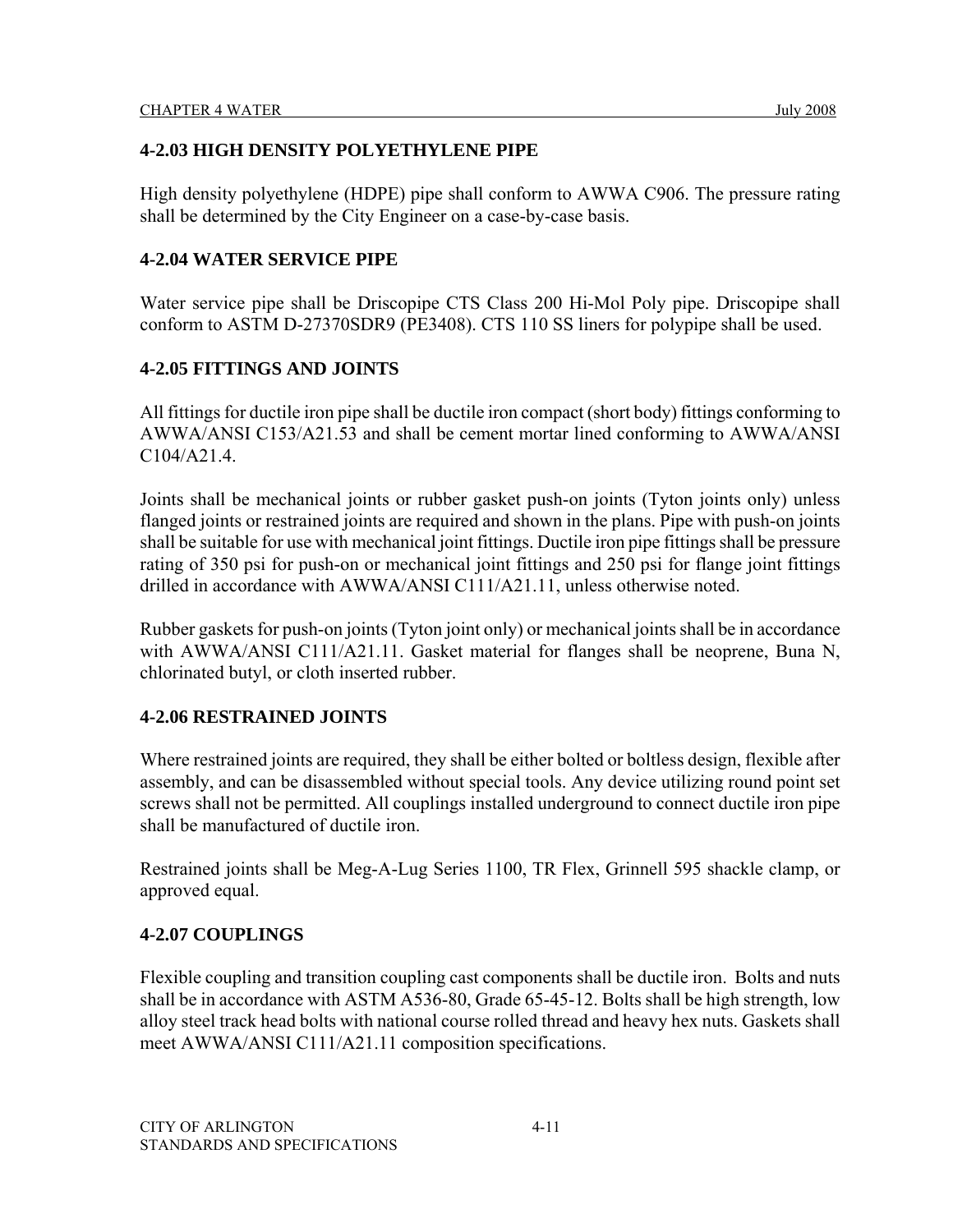## **4-2.08 BOLTS AND NUTS**

Bolts, nuts and washers used for securing fittings shall be of similar materials. Steel bolts shall meet the requirements of ASTM A307 or ASTM F568 for carbon steel or ASTM F593 or ASTM F738 for stainless steel. Nuts shall meet the requirements ASTM A563 for carbon steel or ASTM F594 or ASTM F836 for stainless steel. Iron bolts and nuts shall meet the requirements of ASTM A536, grade 65-45-12.

## **4-2.09 GATE VALVES**

All gate valves 12 inches and smaller shall be resilient seated gated valves conforming to the latest revision of AWWA C509 or C515. All gate valves shall be epoxy coated and turn counter clockwise to open. All gate valves shall have ANSI flanges or mechanical joints ends.

Buried gate valves shall be non-rising stem suitable for installation with the type and class of pipe being installed. Operating stems shall be equipped with standard 2 inch operation nut, and O-ring stem seals.

## **4-2.10 VALVE MARKER POSTS**

Valve marker posts shall be Carsonite blue plastic markers and labeled "WATER" or approved equal. See City Standard Detail W-250.

## **4-2.11 VALVE BOXES**

Valve boxes shall be installed on all buried valves. The box and lid shall be cast iron, 2 piece slip type. The cover shall have the word "WATER" cast in the upper surface. Valve boxes, lids and extensions shall be Olympic Foundry deep style lid. All castings shall be coated with asphaltic varnish.

A valve operating nut extension shall be furnished and installed on all valves where the finished grade is more than 36 inches above the valve operating nut. Extensions are to be a minimum of 12 inches long with only one extension per valve. The operating nut extension shall extend into the top section of the valve box. See Standard Detail W-190.

## **4-2.12 VALVE VAULTS**

The valve vault shall be dimensioned and sized for valve removal and replacement. The vaults shall be furnished in pre-cast concrete sections with sufficient strength to withstand H-20 traffic loading together with access frames and covers.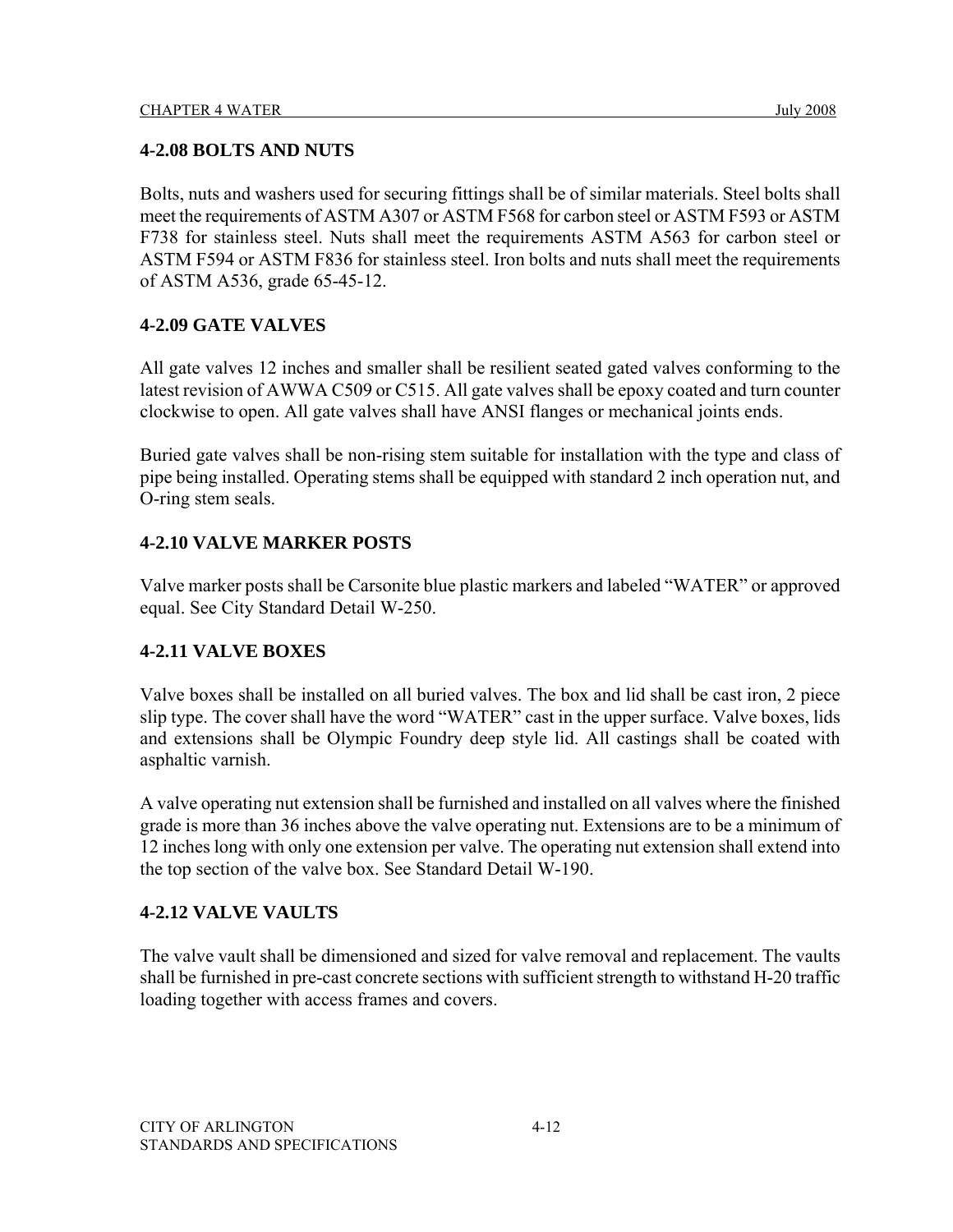## **4-2.13 COMBINATION AIR VALVES**

Combination air valves shall be designed to operate with potable water under pressure to permit discharging a surge of air from an empty line when filling and relieve the vacuum when draining the system. The air valves shall also release an accumulation of air when the system is under pressure. This shall be accomplished in a single valve body designed to withstand a pressure of 300 psi.

The body and cover shall be cast iron conforming to ASTM A48, Class 30. Floats shall be stainless steel conforming to ASTM A 240 and designed to withstand 1,000 psi. Seats shall be Buna N rubber. Internal parts shall be stainless steel or bronze. Combination air valves shall conform to AWWA C512. See City of Arlington Standard Detail W-260.

## **4-2.14 BLOW-OFF ASSEMBLIES**

Blow-off assemblies shall be as shown in City Standard Detail W-180.

## **4-2.15 FIRE HYDRANTS**

Fire hydrants shall be 5  $\frac{1}{4}$  inch MVO and meet or exceed the requirements of AWWA C502 as well as the following:

- 1) Hydrant shall have a standard 4½ inch NST pumper port and two 2½ inch NST side ports, all opening by turning counter clockwise with 1½ inch operating nut;
- 2) Hydrant shall be painted with two coats of hi-gloss equipment yellow enamel paint, with the distance from the foot valve stenciled on the hydrant; and
- 3) 5" Storz adaptor.

Fire hydrants shall be the "Traffic Model" type with approved breakaway features. Fire hydrants shall be M&H 929 Reliant or Mueller Super Centurion 250 only.

## **4-2.16 TAPPING SLEEVES**

STANDARDS AND SPECIFICATIONS

Tapping sleeves shall be used in lieu of cut-in tees except at the direction of the City. Tapping valves shall be epoxy coated and resilient seat. Acceptable sleeves include:

| <b>Pipe Material</b>           | <b>Type of Tapping Sleeve</b>          |
|--------------------------------|----------------------------------------|
| Ductile Iron or Cast Iron Pipe | <b>Epoxy Coated Fabricated Steel</b>   |
| Asbestos Cement                | <b>Fabricated Stainless Steel Full</b> |
| CITY OF ARLINGTON              | $4 - 13$                               |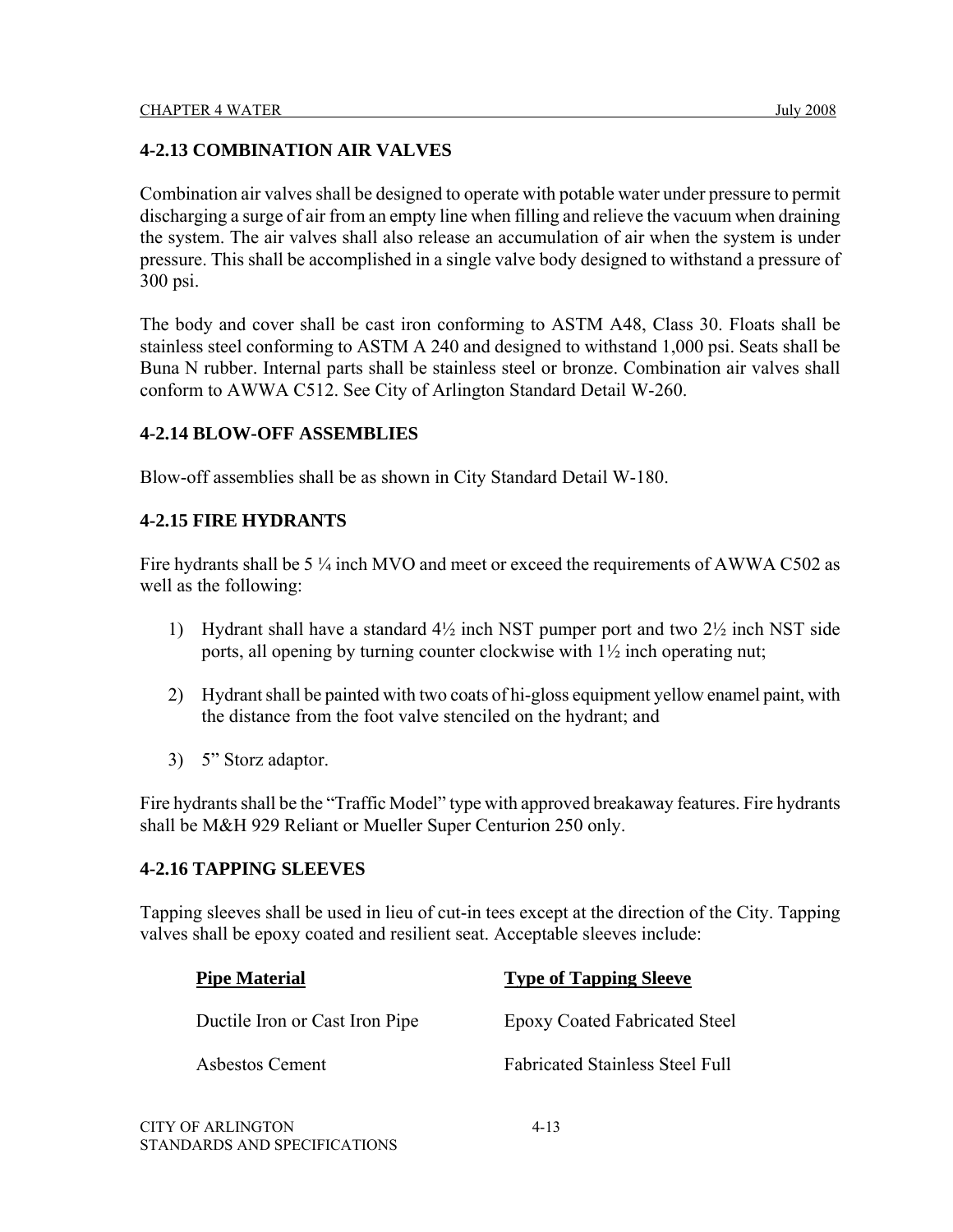## **4-2.17 SADDLES AND CORPORATION STOPS**

Service saddles shall be ROMAC 202S and shall have stainless steel double straps. See Standard Details W-040 and W-050

Corporation stops shall be the ball valve type and shall be Ford or Mueller. Corporation stops for use with the saddle shall be of bronze in accordance with AWWA Standard C800 with AWWA IP or CC inlet by compression outlet.

## **4-2.18 METER BOXES**

Meter boxes used for meters, sampling stations, and blow-offs shall be high density polyethylene meter boxes with solid ductile iron lids manufactured by Mid States Plastics, Inc., or approved equal. Air valves shall have double concrete meter boxes Fogtite 2T with solid steel lid. Refer to City Standard Detail W-040 and W-050 for sizes and part numbers.

## **4-2.19 PRESSURE REDUCING STATION**

The Developer's Engineer shall design a pressure reducing station for a specific project. Submit to the City for approval. A typical pressure reducing station is shown in City Standard Detail W-080.

## **4-2.20 REDUCED PRESSURE BACKFLOW ASSEMBLY**

All reduced pressure backflow assemblies (RPBA) shall be as listed on the current copy of the "Approved Backflow Prevention Assemblies" published by DOH. The assembly shall include a tightly closing resilient seated shut-off valve on each end of the body and each assembly shall be fitted with four properly located resilient seated test cocks. The RPBA shall be installed in an above ground enclosure. The enclosure shall be Hot Box, or approved equal. See Standard Details W-130 through W-150.

## **4-2.21 DOUBLE CHECK VALVE ASSEMBLY**

All double check valve assemblies (DCVA) shall be as listed on the most current copy of the "Approved Backflow Prevention Assemblies" published by DOH. The assembly shall include a tightly closing resilient seated shut-off valve on each end of the body and each assembly shall be fitted with four properly located resilient seated test cocks. See Standard Details W-090 through W-120.

## **4-2.22 STEEL CASING**

Steel casing shall be black steel pipe conforming to ASTM A53. Casing shall be as specified in City Standard Detail W-230.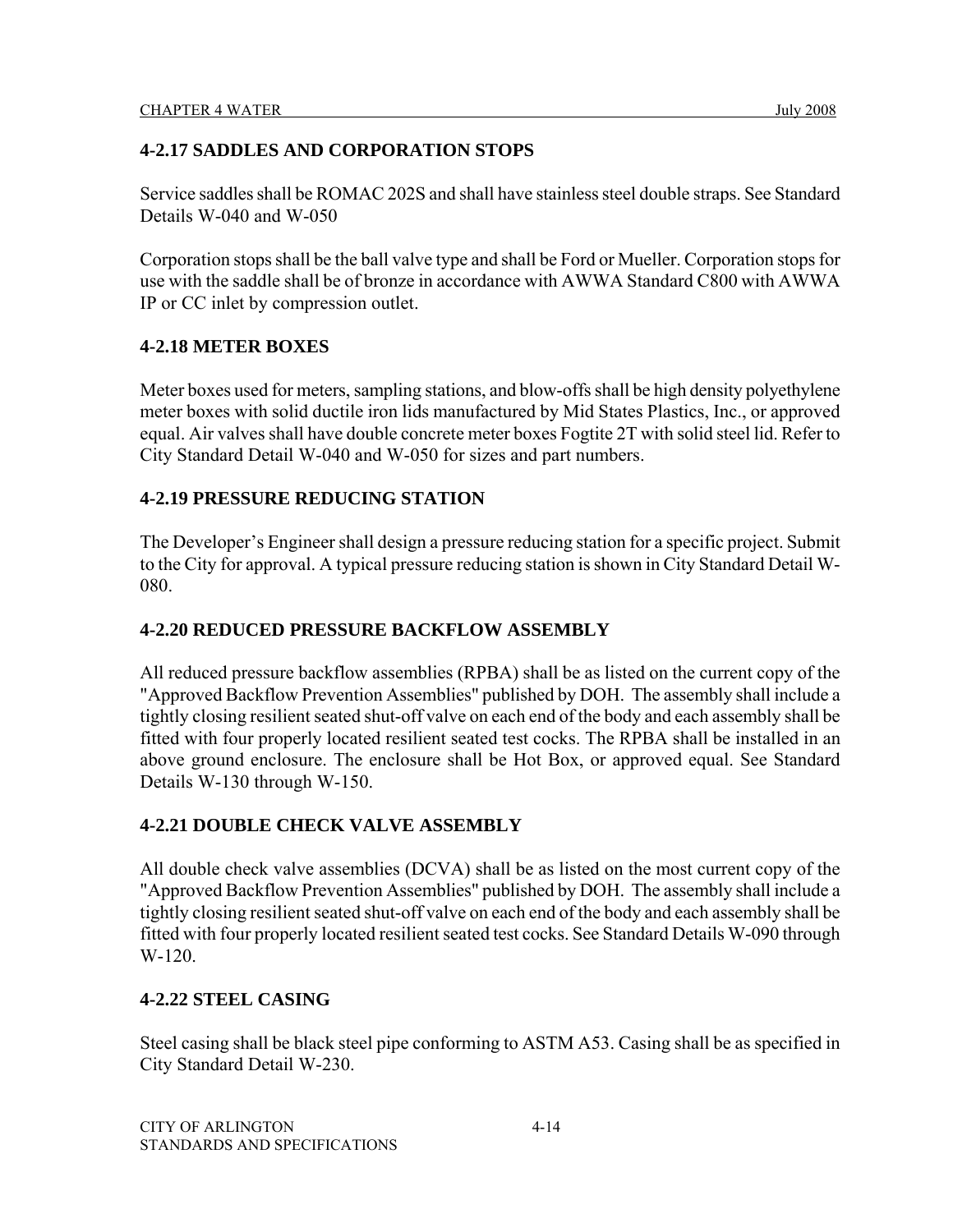## **4-2.23 CASING SPACERS AND END SEALS**

Casing spacers and end seals shall be sized for pipe being installed and shall be manufactured by Advance Products & Systems, Cascade Waterworks, Pipeline Seal and Insulators Co., or approved equal.

## **4-2.24 CONCRETE**

Thrust blocking, encasement, or slope anchor concrete shall be mixed from materials acceptable to the City and shall have a 30-day compressive strength of not less than 2,500 psi.

The mix shall contain five (5) sacks of cement per cubic yard and shall be of such consistency that the slump is between 1 inch and 5 inches. All concrete shall be mechanically mixed.

## **4-2.25 BEDDING MATERIAL**

Select trench backfill shall be as specified in Section 9-03.12(3) "Gravel backfill for Pipe Zone Bedding" of the WSDOT/APWA Standard Specifications.

## **4-2.26 CONTROLLED DENSITY FILL**

Controlled Density Fill (CDF) shall be a mixture of Portland Cement, admixture (optional), FlyAsh, aggregates and water. It shall be proportioned to provide a grouty, non-segregating; free flowing, self-consolidating and excavatable material that will result in a non-settling fill which has measurable unconfined compressive strength.

Controlled Density Fill (CDF) shall conform to the requirements of Section 2-09.3(1)E of the WSDOT/APWA Standard Specifications.

# **4-3 CONSTRUCTION STANDARDS**

## **4-3.01 GENERAL REQUIREMENTS**

All work shall be constructed as shown in the plans and in accordance with these Standards.

Materials shall be installed in compliance with the manufacturer's instructions and specifications, except where a higher quality of workmanship is required by the plans and these Standards. All work shall be in accordance with any applicable regulations of the State, County and local jurisdictions. The Contractor shall arrange for inspection by these agencies and shall submit evidence of their approval, if requested by the City.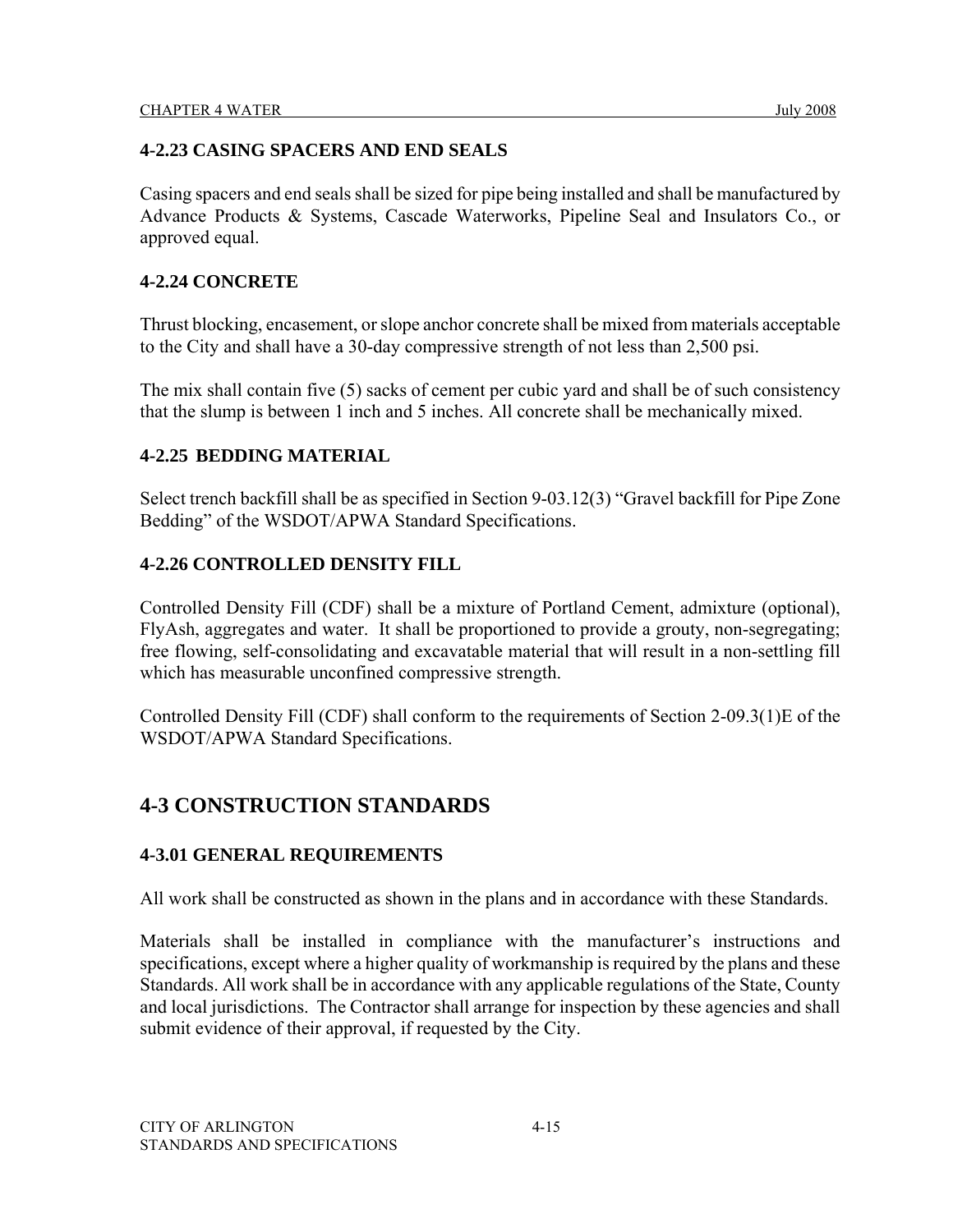## **4-3.02 MATERIAL SUBMITTALS**

The Developer/Contractor shall provide material submittals to the City for approval after the plans are approved for construction. The Developer shall assume the risk for material or equipment, which is fabricated or delivered prior to the City's approval of material submittals.

Five (5) sets of material submittals are required. The City shall either approve or otherwise indicate the reasons for disapproval. Disapproved submittals shall be resubmitted to the City for approval.

The City's review of material submittals covers only general or conformance to the plans and these Standards. The Developer is responsible for quantity determination. No quantities are to be verified by the City. The Developer is responsible for any errors, omissions or deviations from the contract requirements. Review or approval of submittals by the City does not relieve the Developer from his obligation to furnish required items in accordance with the plans and these Standards.

Each "Material Submittal" section shall follow a cover page and state the category of the materials for this section. Each submittal must have the specific part number(s) checked or highlighted along with its specific purpose. The following shows the preferred order to list the material categories:

- 1) Pipe, Fittings, Pipe Restraints and Casing.
- 2) Valves (Gate Valves, Air Valves, Blow-off, and Valve Boxes).
- 3) Hydrants and Attachments.
- 4) Service Fittings, Service Pipe, Saddles, Ball Valves, Corps, Sleeves, etc.
- 5) Boxes for Meters, Sampling Stations, Blow-offs, and Air Valve Assemblies.
- 6) Cross Connection Control Assemblies (DCDA, RPBA, RPDA, DCVA).
- 7) Bedding Material with Sieve Analysis.
- 8) Other items if required.

#### **4-3.03 PRE-CONSTRUCTION CONFERENCE**

The Developer/Contractor shall contact the Public Works Department (360-403-3500) to schedule a pre-construction conference after the material submittals, grading, and right-of-way permits are approved. The conference shall include the Developer, Developer's Engineer, and Contractor, representatives from the permit agencies, other utility companies, and City staff. An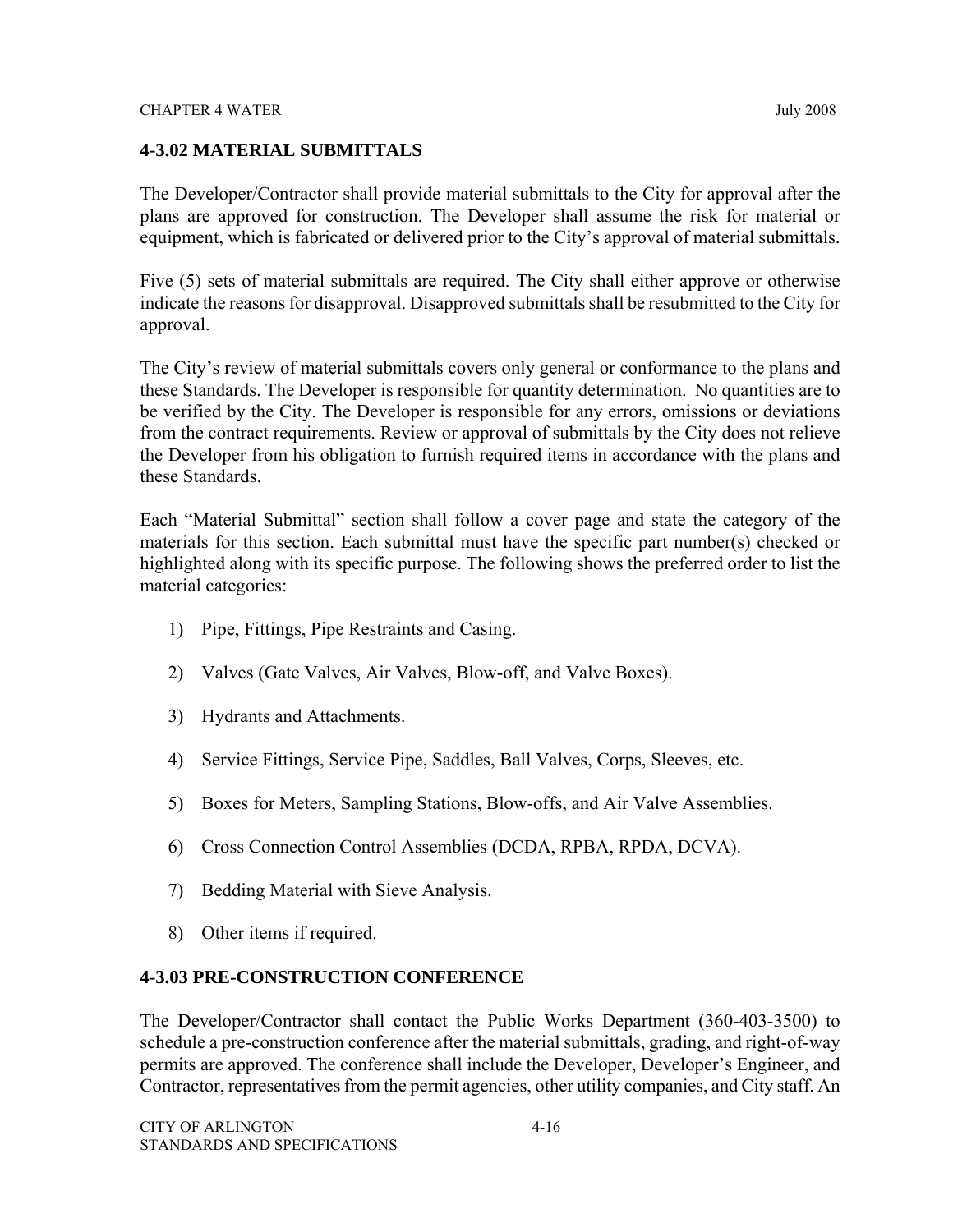on-site tailgate meeting between the Contractor and the City Inspector shall be arranged by the Contractor at least 48 hours prior to commencing construction.

## **4-3.04 CONSTRUCTION SCHEDULE**

The Developer/Contractor shall provide the City with the construction schedule a minimum of five (5) business days prior to start of water system extension construction to arrange staking inspection and to give permitting agencies and customers two (2) business days notice. No construction is allowed until the construction plans have been approved and all appropriate permits have been obtained.

#### **4-3.05 EASEMENT**

Prior to start of water system extension construction, the Developer must acquire public utility easements for construction of any water mains or facilities not located in the public right-of-way, in City easements, or on the Developer's property.

#### **4-3.06 PERMITS**

All public right-of-way permits for the water system extension shall be obtained by the Developer at their expense. The Developer shall provide the traffic control plan prepared by the Developer, Developer's Engineer, or Contractor. The Developer shall apply for and obtain permits from other agencies listed in Section 1-4.04 of these Standards.

## **4-3.07 HANDLING OF PIPE**

All types of pipe shall be handled in a manner that prevents damage to the pipe, pipe lining or coating. Pipe shall be bagged or plugged from the manufacturer or supplier before unloading at the site. Pipe and fittings shall be loaded and unloaded using forks or cable choker in a manner to avoid shock or damage, and under no circumstances shall they be dropped, skidded, or rolled against other pipe. Damaged pipe will be rejected, and the Contractor shall immediately place all damaged pipe apart from the undamaged pipe and shall remove the damaged pipe from the project site within 24 hours.

Pipe shall be stacked in such a manner as to prevent damage to the pipe, to prevent dirt and debris from entering the pipe, and to prevent any movement of the pipe. The bottom tiers of the stack shall be kept off the ground on timbers, rails or other similar supports. Pipe on succeeding tiers shall be alternated by bell and plain end. Timbers of 4"×4" shall be placed between tiers and chocks shall be placed at each end to prevent movement. Each size of pipe shall be stacked separately.

Threaded pipe ends shall be protected by couplings or other means until the pipe is installed. Dirt or other foreign material shall be prevented from entering the pipe or pipe joints during handling and installation. When pipe installation is not in progress, the open ends of the pipe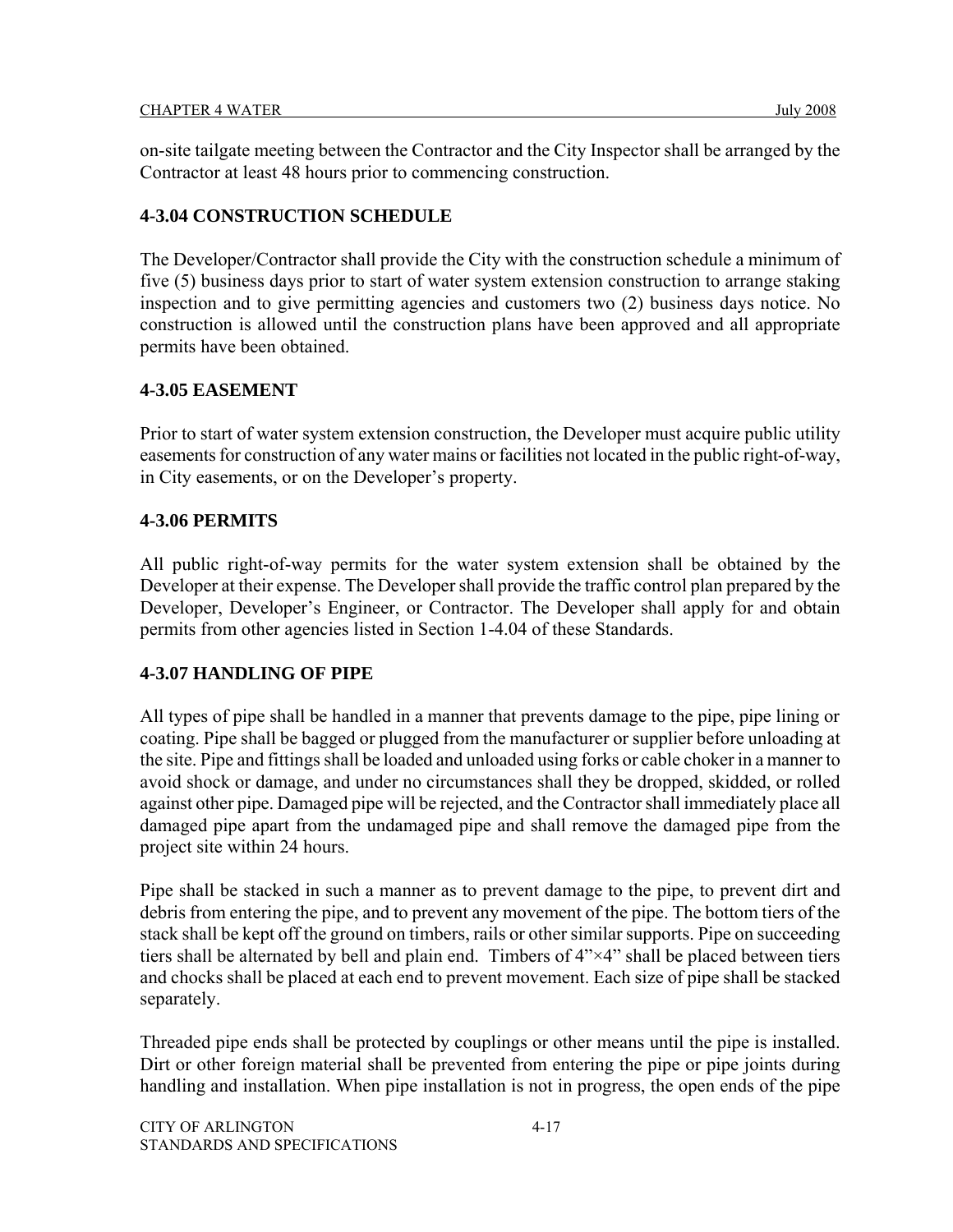shall be closed by a watertight plug or by other means approved by the City to ensure cleanliness inside the pipe.

#### **4-3.08 STAKING**

Staking shall be performed by or under the direct supervision of the Developer's Land Surveyor licensed in the State of Washington. Provide the City with two (2) business days notice to inspect construction staking before construction begins.

Staking shall be placed in 50 foot intervals and at all fittings on base line or edge of easement with stationing, hub elevations, and cuts to top of pipe.

#### **4-3.09 DEVIATION FROM PLANS**

No deviations from the approved plans and these Standards shall be allowed without the City's approval. Minor changes may be approved by the City Engineer. If major changes are required, the Developer's Engineer shall revise and sign the plans for the City Engineer's approval prior to restart of construction.

If the City is aware of any deviation from the approved plans and determines that it is not acceptable, the City shall give a written notice to the Developer. The project will not be accepted unless the deviation is corrected.

## **4-3.10 INSPECTION AND TESTING**

The City Inspector shall have access to the project site for the purpose of inspections and testing at all times. The Contractor shall provide proper facilities for such access, inspection, and testing.

If any work is covered without approval or consent of the City Inspector, it must be uncovered for inspection if required by the City Inspector.

Before a pressure test is to be observed by the City Inspector, the Contractor shall make whatever preliminary tests to ensure that the material and/or equipment are in accordance with the plans and these Standards.

Written and/or verbal notices of deficiency shall be given to the Contractor. The Contractor shall correct such deficiencies before final inspection by the City Inspector.

## **4-3.11 WATER QUALITY**

The Contractor is required to implement water pollution controls and maintain these until the project is accepted by the City. The Contractor shall familiarize themselves with the requirements of DOE and other regulatory agencies having jurisdiction over such matters.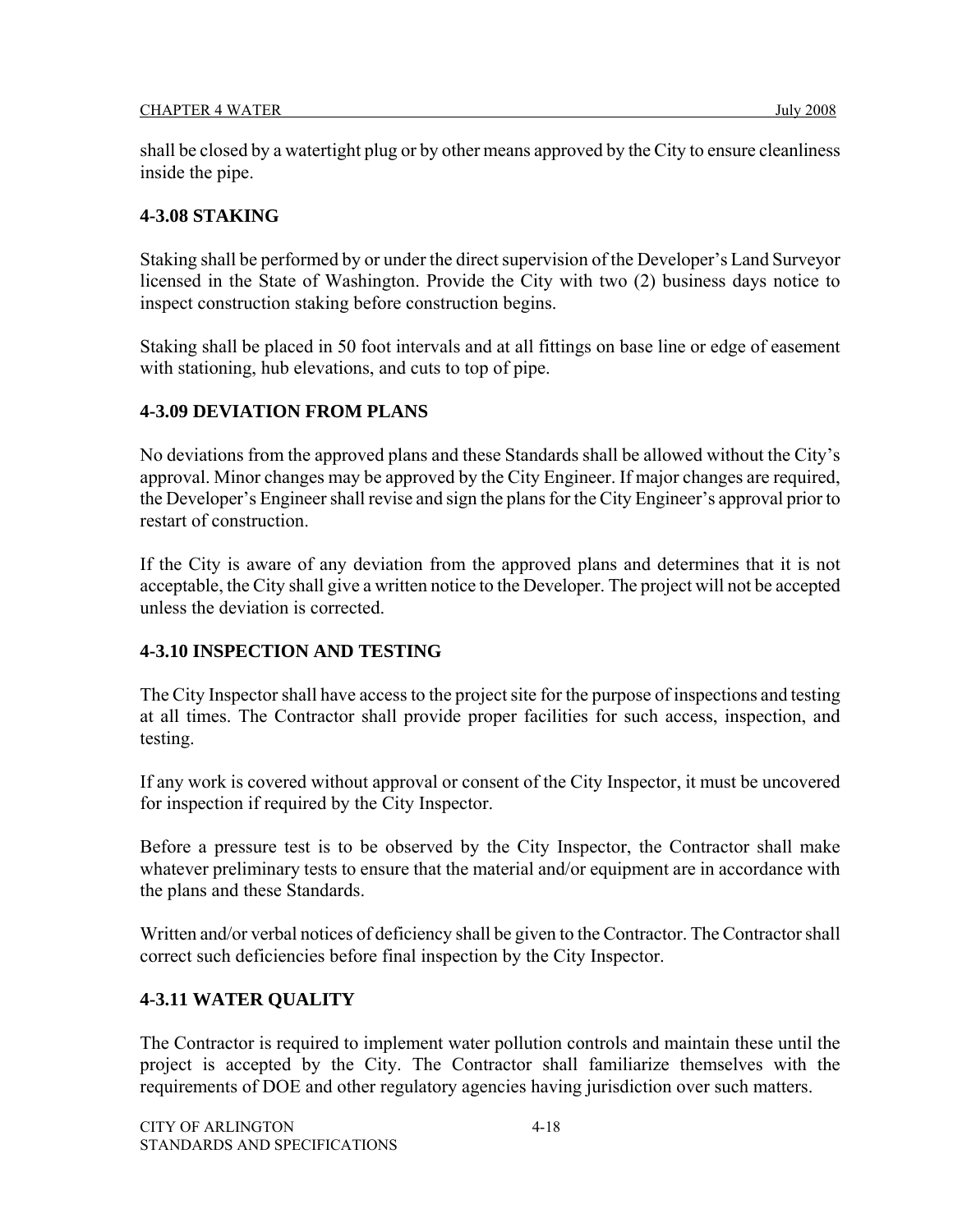Water with chlorine residual must be dechlorinated using City approved means and discharged into the environment when the water has zero chlorine residual. Dechlorinated water discharged into the environment shall be done so without causing erosion or impact to the environment. With the approval of the Utilities Manager, water with chlorine residual may be discharged into the City's sanitary system. Water containing chlorine residual shall not be discharged into the storm drainage system or any waterway.

The oil and chemical storage site shall be approved by the City and the area shall be diked. There shall be no disposal of waste oil or oil products on the project site. The Contractor shall provide a waste oil disposal tank if needed.

## **4-3.12 CONSTRUCTION ON EXISTING EASEMENTS**

All work on the public utility easements shall be performed in accordance with easement provisions. Easements shall be restored equal to or better than the original conditions. The Contractor shall not work on easement areas until specifically authorized by the City Engineer. The City and the Contractor shall coordinate with the property owner(s).

## **4-3.13 PRE-CONSTRUCTION PHOTOS**

Before commencing any construction work as described in the plans, the Contractor shall provide photographs of pre-existing conditions of the area that will be disturbed during construction operations. Photographs will be obtained as follows:

- 1) 50 foot interval in easements up station and down station.
- 2) Any other locations as directed by the City Inspector.

The photographs shall be 5 inch x 7 inch, color prints, contained in albums, catalogued, and cross-referenced. A digital copy shall also be provided by the Contractor.

## **4-3.14 UNDERGROUND UTILITIES**

The plans show the approximate locations of various existing utilities known to the Design Engineer such as gas lines, water mains, storm drainage, power lines, telephone lines, TV cables, fiber optics, and other obstructions based on information obtained from various sources. This information is not guaranteed to be accurate, and the Contractor is responsible to check for interferences and obstructions by inquiry from the different utilities and by underground exploration before commencing excavation.

The Contractor shall request field locating and notify the owners of underground utilities about the scheduled commencement of excavation through the one-call system (1-800-424-5555). If the utilities are not included in the one call number system service, notice shall be provided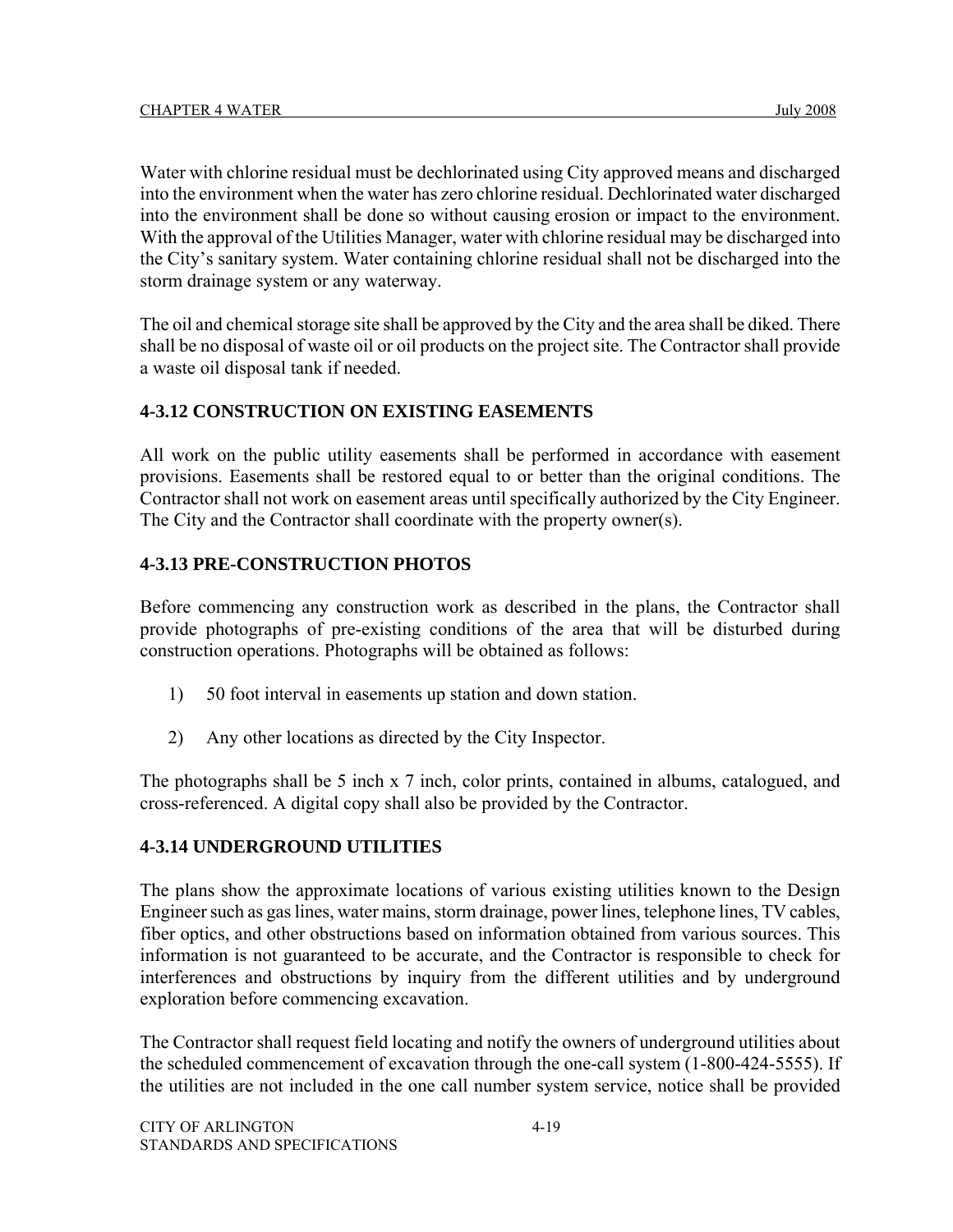individually to those owners of underground utilities known to or suspected of having underground utilities within the area of proposed excavation.

Notice shall be made to owners of underground utilities not less than two (2) business days or more than ten (10) business days prior to scheduled date of commencement of excavation. Test pits, for the purpose of locating underground utilities or structures in advance of the construction, shall be excavated and backfilled by the Contractor. Test pits shall be backfilled immediately after their purpose has been satisfied and the surface restored and maintained in a manner satisfactory to the applicable agency.

The Contractor shall excavate around and under active utilities with special care and shall support and maintain them in service. Where it is necessary to cut, move or reconnect any service lines, arrangements shall be made with the respective utility owners.

The Contractor shall coordinate with utility owners, arrange for the movement or adjustment, either temporary or permanent, and notify the City, in advance, of any conflicts affecting the work schedule, and/or possible cost increase to the City if the project is a City capital improvement project.

The Contractor shall be responsible for any damage of utilities or services resulting from his operations and shall hold the City harmless from any claims resulting from disruption of service or damage to utilities.

## **4-3.15 TRENCH EXCAVATION**

**Trench excavation and backfill operations within State right-of-way:** All excavation and backfill within the State right-of-way shall adhere to the *WSDOT/APWA Standard Specifications*.

**Trench excavation and backfill operations within County right-of-way:** Excavation within Snohomish County right-of-way shall conform first to Snohomish County Road Standards, and secondly to *WSDOT Standards.*

**Trench excavation and backfill operations within City right-of-way:** Excavation within the City right-of-way shall conform to these Standards.

Clearing and grubbing limits may be established by the City or governing agency for certain areas and the Contractor shall confine his operations within those limits. Debris resulting from the clearing and grubbing shall be disposed of by the Contractor.

Trenches shall be excavated to the line and grade shown in the plans or designated by the City. Where higher pressure class pipe or special bedding is required because of excess trench width, it shall be furnished.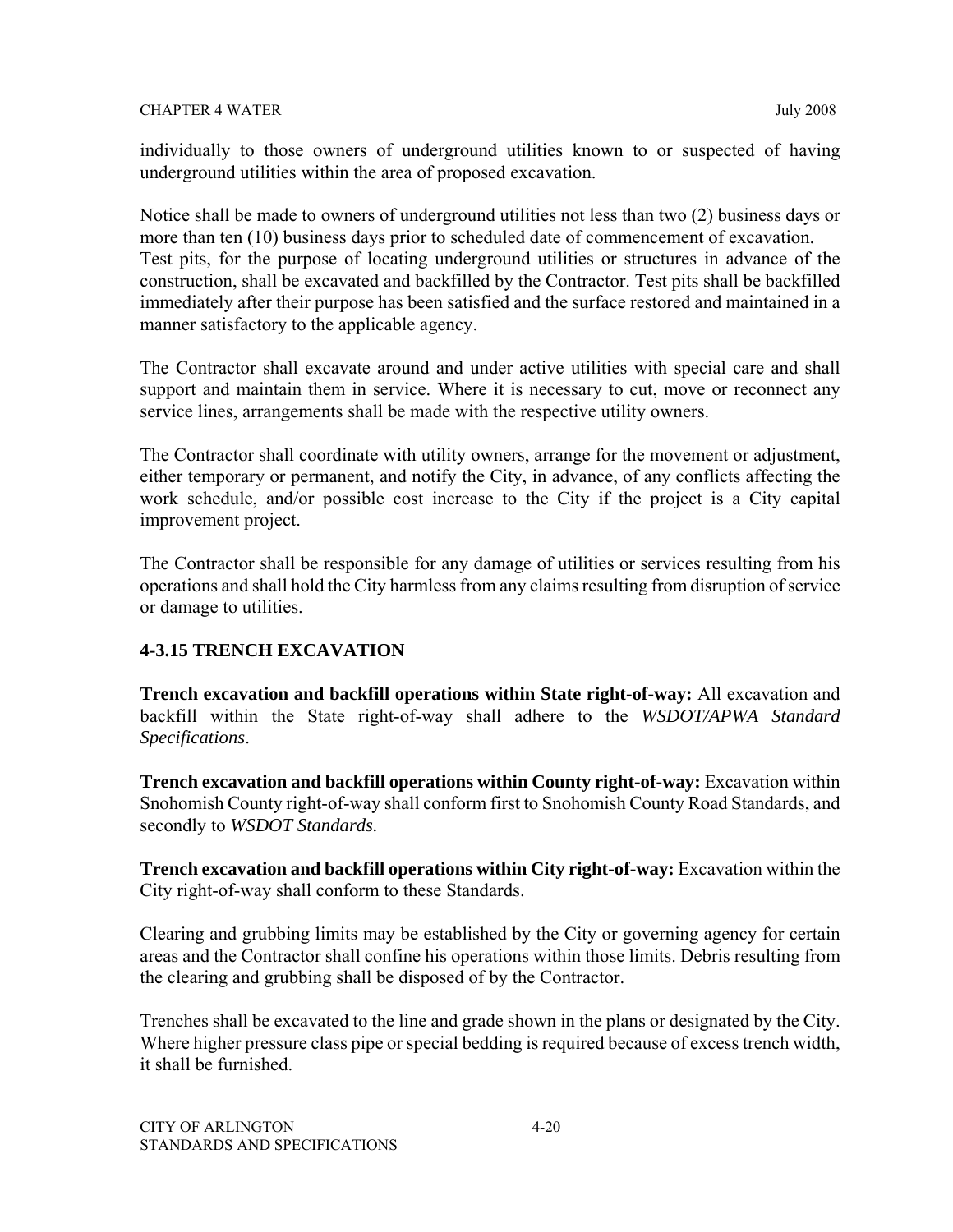Unsuitable material below the depth of the bedding shall be removed to the extent approved by the City Inspector and replaced with satisfactory materials as determined by the City Engineer.

The length of trench excavation in advance of pipe laying shall be kept to a minimum and shall not exceed more than 100 feet without written approval of the City Engineer.

When trenching operations take place in the public right-of-way, the pavement and all other improvements shall be restored as required by the right-of-way permit.

When excavation of rock is encountered, all rock shall be removed to provide a clearance below and on each side of all pipe, valves, and fittings of at least 6 inches for pipe sizes 24 inches or smaller and 9 inches for pipe sizes 30 inches and larger. Material removed shall be replaced with appropriate backfill material, which shall be compacted to 95% standard proctor. See City of Arlington Standard Detail W-270.

## **4-3.16 SHEETING AND SHORING**

The Contractor shall provide and install sheeting and shoring as necessary to protect workers, the work and existing utilities and other properties in compliance with OSHA and WISHA requirements. All sheeting and shoring above the pipe shall be removed prior to backfilling. Sheeting below the top of the pipe may be cut off and left in place. Removal of the sheeting and shoring shall be accomplished in such a manner that there will be no damage to the work or to other properties.

## **4-3.17 TRENCH DEWATERING**

The Contractor shall maintain sufficient pumping equipment on the project site to keep the trench free from standing water. Surface runoff shall not be allowed to flow to the trench. The trench water or other deleterious materials shall not be allowed to enter the pipe at any time. If water is found to be entering the new water main at any time, the Contractor shall plug the water main and cease working until the trench water is completely pumped out or otherwise controlled, to the satisfaction of the City Inspector. Dewatering and its methods shall be the responsibility of the Contractor. Any method used must be in accordance with the specifications and requirements of the City and DOE.

## **4-3.18 PIPE BEDDING**

Bedding material, when specified or required by the City, shall be as specified in these Standards and *WSDOT/APWA Standard Specifications*. For the type of pipe (rigid or flexible) to be installed, pipe zone bedding is defined as 6 inches below the pipe and around the pipe, and 12 inches above the pipe. Native material may be used for bedding of ductile iron pipe if judged to be suitable by the City Engineer. Gravel backfill for pipe zone bedding shall be select granular material free from wood waste, organic material, and other extraneous or objectionable materials and shall have a maximum dimension of 1½ inches. Pipe zone bedding up to 12 inches over the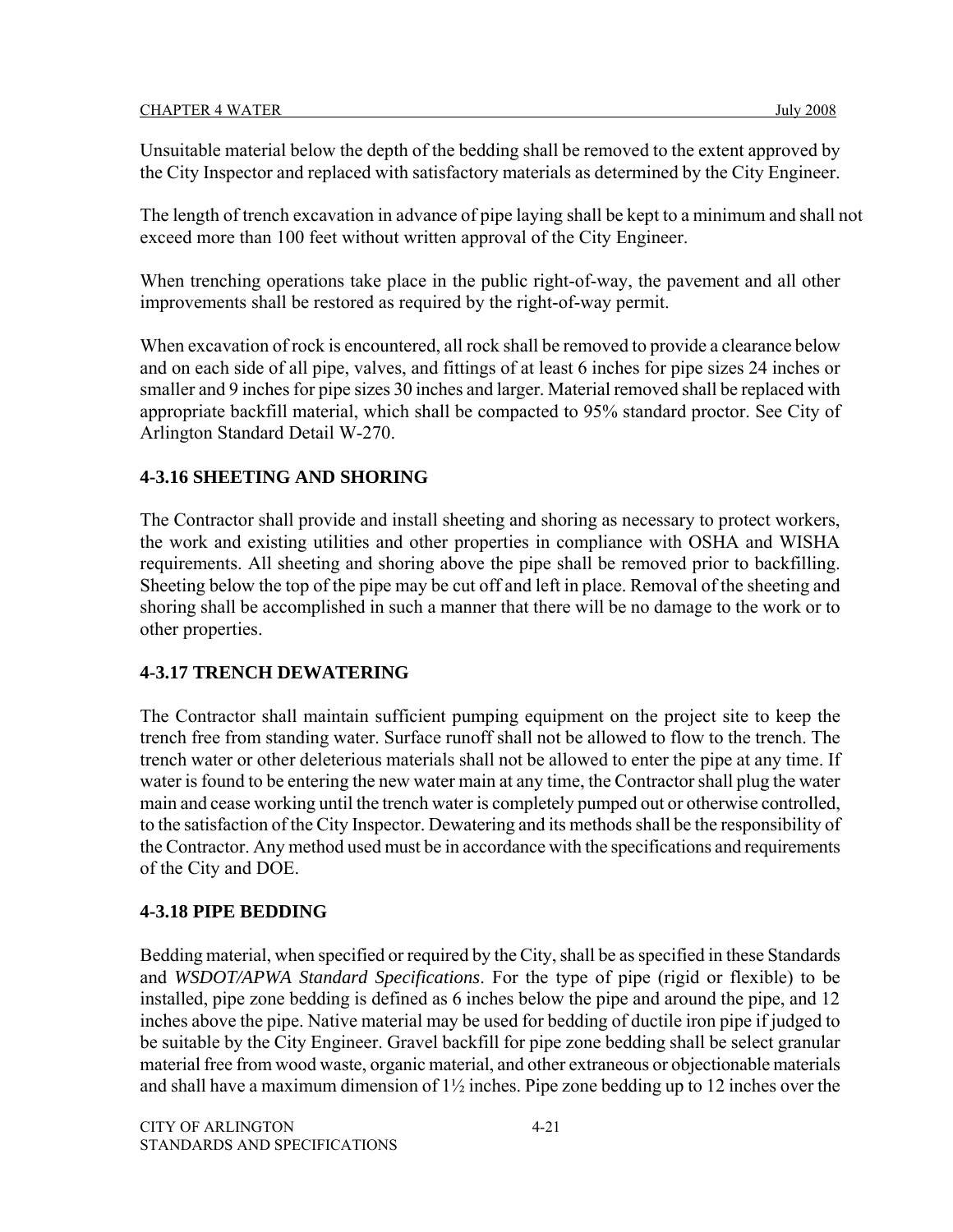top of the pipe shall be evenly and carefully placed. Gravel backfill for pipe zone bedding shall be compacted to 95% maximum dry density per ASTM D1557 by approved methods (hand-held tools), so as to provide firm and uniform support for the full length of the pipe, valves, and fittings. See City of Arlington Standard Detail W-270.

## **4-3.19 CONCRETE THRUST BLOCKING**

Bends, tees, plugs, reducers, and caps, unless otherwise specified, shall be blocked in accordance with the City Standard Details W-160 and W-170. All poured in place blocking shall have a minimum measurement of twelve inches 12 inches between the pipe and the undisturbed soil. Concrete blocking shall have a minimum of  $\frac{1}{4}$  square foot bearing against the fitting. The Contractor shall install blocking which is adequate to withstand full test pressure as well as to continuously withstand operating pressure under all conditions of service. All concrete shall be 2,500 psi minimum and mechanically mixed.

Blocking shall, unless otherwise shown or directed, be placed so that pipe and fittings will be accessible for repair. Eight-mil polyethylene sheets shall be installed around all fittings and all bolts, nuts, and glands for future dismantling.

In the event of a shut down where time does not permit the proper setting of the concrete blocking, ecology blocks shall be installed with concrete poured around the connection point of the fitting and the blocks with the approval of the City Inspector.

## **4-3.20 TRENCH BACKFILL AND COMPACTION**

Trench backfill shall be done above the pipe zone bedding. All backfill material shall be free from cinders, ashes, refuse, vegetable or organic material, boulders, rocks or stones, frozen soil, or other unsuitable material. Trench backfill material shall be as specified in these Standards and *WSDOT/APWA Standard Specifications.* 

Compaction of the backfill shall, at the minimum, be accomplished by mechanical tamper, by vibrating, by rolling, or by a combination of these methods, as approved by the City Engineer. Water settling is not permitted. The Contractor shall provide the services of a testing laboratory acceptable to the City to perform on-site density tests to show that the specified density has been obtained. The approval of the compaction method and the achievement of the specified density shall, in no way, relieve the Contractor of responsibility for all repairs caused by settlement of the backfill prior to acceptance and during the two year period after acceptance of the project.

Prior to backfilling, form lumber and debris shall be removed from the trench. Sheeting used by the Contractor shall be removed just ahead of the backfilling. Backfill shall not be deposited in the trench in any manner, which will damage or disturb the pipe or the initial backfill. Care shall be taken to prevent any damage to the pipe or its protective coating. After the initial backfill is placed, the remaining backfill material shall be placed in successive layers not exceeding 1 foot, (12 inches) in loose thickness, and each layer shall be compacted to the density specified below.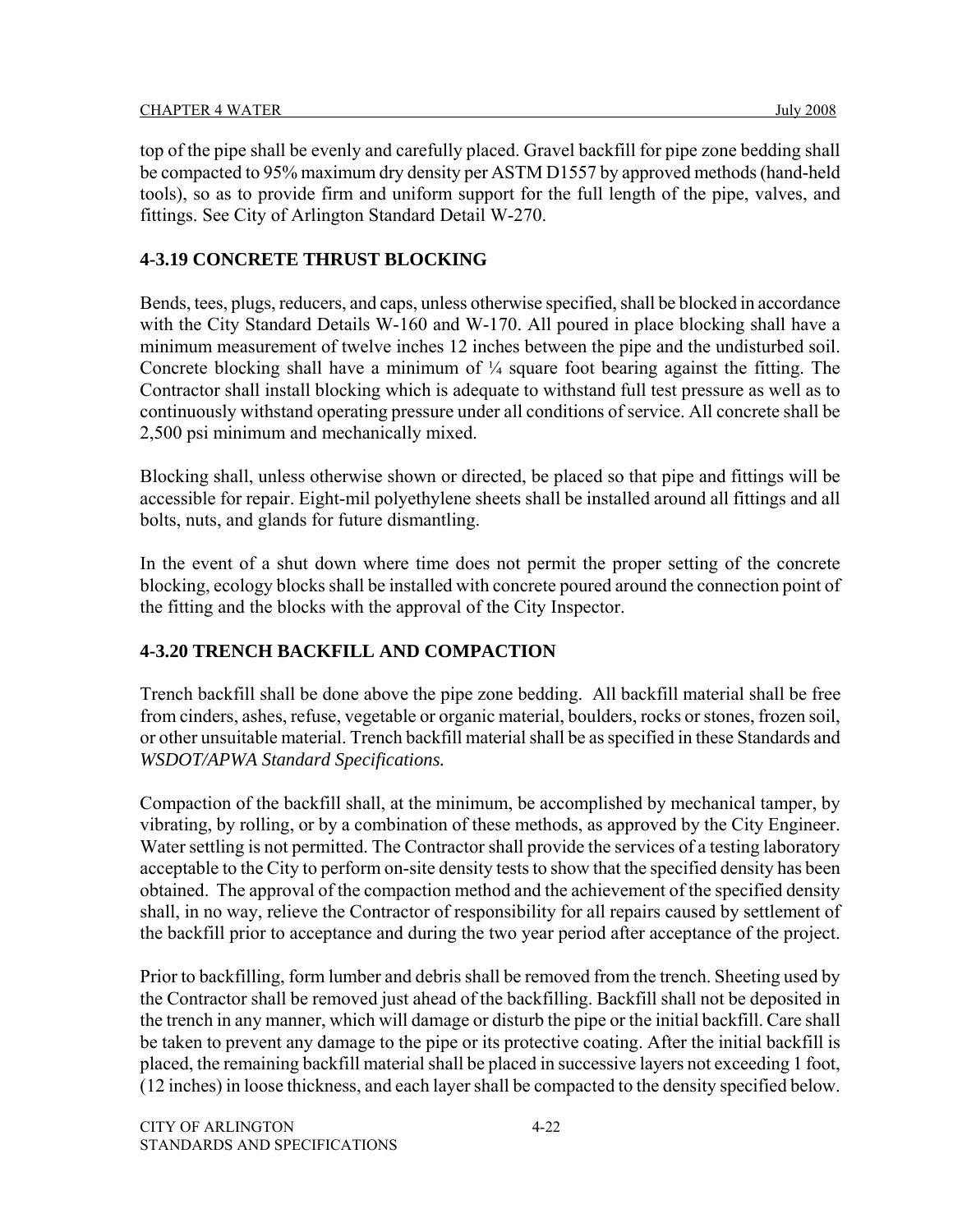Asphalt pavement restoration shall either be by a patch or overlay method as required and noted on the right-of-way permit. When a patch method is used, the trench limits shall be saw cut prior to the final patch.

All pavement cuts shall be made by saw cuts. The saw cuts shall be 1 foot outside the trench width. If the permit requires an overlay, then the Contractor may use a jackhammer for cutting the existing pavement. Grinding may be required.

All trenching shall be backfilled in accordance with the City Standard Detail W-270. All trench backfill materials shall be compacted to 95% maximum dry density, as determined by ASTM D1557.

If the City and permitting agency determine that native material is suitable for backfill, the Contractor may use the native material.

When the trench is perpendicular to the traveled lane or any driveways, the full depth shall be backfilled with crushed surfacing top course material. When the trench is parallel, the top 4 feet must be backfilled with crushed surfacing top course material. Controlled Density Fill (CDF) may be required by the City or the permitting agency.

Backfill compaction shall be performed in 8 to 12 inch lifts. The Contractor shall perform compaction tests in 4 foot vertical increments maximum. The test results shall be given to the City for review and approval prior to paving. Tests shall be performed at maximum intervals of 50 feet along the length of the trench.

If the area is unpaved and not subject to vehicle traffic, the backfill shall be compacted to a minimum of 90% of maximum dry density as determined by ASTM D-1557.

## **4-3.21 LAYING DUCTILE IRON PIPE**

Work shall be accomplished in accordance with AWWA C600 and the manufacturer's recommendations.

Depths of pipe shall conform to approved plans. The typical cover depth of pipe is 3 feet (36 inches) measured from finished grade to top of pipe.

The bottom of the trench shall be finished to grade in such a manner that the pipe will have bearing along the entire length of the barrel. Bolts on mechanical pipe and fittings shall be tightened uniformly with a "Torque" wrench which measures the torque for mechanical joints as follows: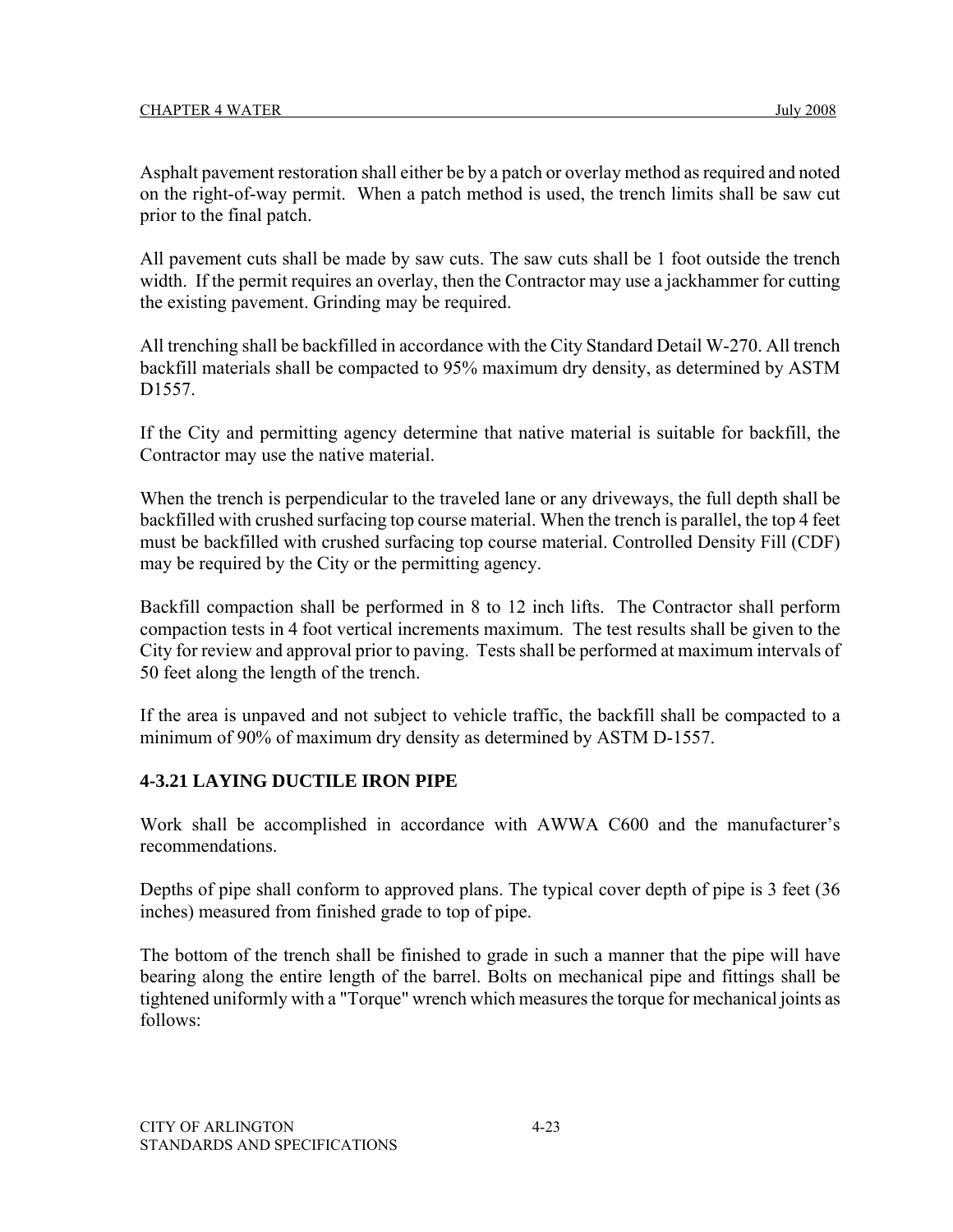2 inch to 3 inch pipe sizes  $\frac{5}{8}$  inch bolts 40 to 60 foot pounds

4 inch to 24 inch pipe size  $\frac{3}{4}$  inch bolts 60 to 90 foot pounds

Except where restrained joint systems are required, mechanical or push-on Tyton joints shall be used. Installation of push-on joint pipe shall be in accordance with the manufacturer's instructions.

When it is necessary to deflect pipe from a straight line in either the horizontal or the vertical plane, the amount of joint deflection shall not exceed one half  $(\frac{1}{2})$  of the maximum deflection recommended by the pipe manufacturer. The Contractor shall submit to the City the pipe manufacturer's joint deflection recommendations prior to pipe installation as a part of the Material Submittals.

Where field conditions require deflection or curves not anticipated on the plans, the City will determine the methods to be used.

Whenever it becomes necessary to cut a length of pipe, the cut shall be done in conformance with all safety recommendations of the cutting equipment manufacturer. Cutting shall be done in a safe manner without creating damage to the pipe or cement mortar lining. The cut shall be made by an abrasive pipe saw or an approved pipe cutter.

The outside of slip joint pipes shall be beveled and smoothed so that good connections can be made without gasket damage.

All parts of the pipe ends, couplings, fittings and appurtenances shall be cleaned to remove oil, grit, or other foreign matters from the joints. Care shall be taken to keep the joints from contacting the soil.

## **4-3.22 POLYETHYLENE ENCASEMENT**

Installation of polyethylene encasement shall be in accordance with the latest AWWA Standard C105. All ductile iron pipe and fittings installed in highly corrosive soils, as directed by the City Engineer, shall be wrapped except as specifically excluded in the plans or in these Standards.

## **4-3.23 FIRE HYDRANT INSTALLATION**

Fire hydrants shall be set as shown in the City Standard Details W-010 through W-030 and AWWA Standard C600. The portion of the hydrants above the ground shall be painted with 2 coats of high gloss equipment yellow paint. The entire hydrant run shall be restrain jointed.

All hydrants shall stand plumb and shall have their nozzles parallel with or at right angles to the curb or at the City Fire Chief's discretion, with pumper nozzle facing the curb. Hydrants shall be set to the established grade. Hydrants shall be installed so that the breakaway flange is 2 inches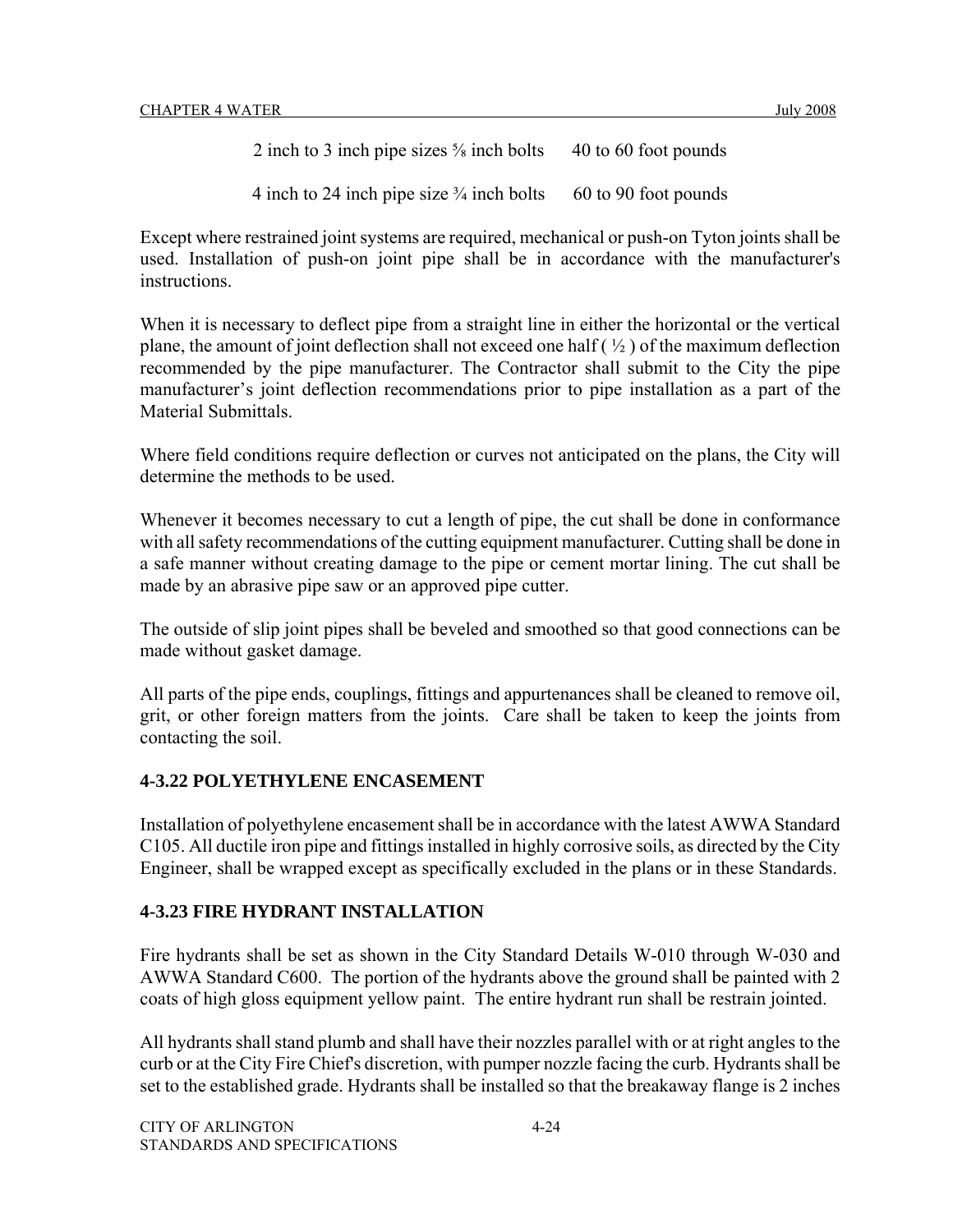above finished grade.

When a dry barrel hydrant is set, drainage shall be provided at the base of the hydrant by placing 1½ inches of washed drain rock from the bottom of the trench to at least 12 inches above the drain port opening in the hydrant and to a distance of 2 foot around the elbow. Fire hydrants shall not be located within 10 feet horizontally of a sanitary sewer main or side sewer.

When a hydrant is installed in an unpaved area, a minimum of 3 feet  $\times$  3 feet  $\times$  4 inch concrete pad shall be poured 2 inches below the breakaway flange around the hydrant barrel to provide adequate resistance to avoid transmitting shock moment to the lower barrel and inlet connection in the case of vehicle impact. The center of the hydrant shall be at the center of the concrete pad. Prior to pouring concrete, the ground shall be compacted according to the section of Trench Backfill and Compaction in these Standards. See Standard Detail W-010.

Additional information regarding placement of hydrants can be found in AWWA Manual M17.

When fire hydrants are located in parking lots, or other areas where permitted speed limits do not exceed five miles per hour, hydrant guard posts shall be installed where the hydrant is not protected by a cement concrete curb (or extruded curb per Standard Details) on all sides where vehicles may have access. Guard posts shall be installed according to the minimum dimensions shown in the City Standard Detail W-030. Fire hydrants located in undeveloped or rural areas must have City of Arlington standard hydrant locks installed by the Developer.

Reflective pavement markers for fire hydrants are required and shall be installed per Standard Detail W-015.

## **4-3.24 VALVE INSTALLATION**

Prior to installation, valves shall be inspected for approved part numbers/manufacturers; cleanliness of valve ports especially seating surfaces, handling damage, and cracks. Defective valves shall be rejected.

When butterfly valves are installed, the operation nuts must be on the north or east sides of the water mains or as directed by the City Inspector.

The valve and valve box shall be set plumb and centered on the valve. Valves 12 inches or larger shall be supported by a concrete block (16 inches x 16 inches x 4 inch solid concrete) on a sufficiently tamped trench bottom so that the pipe will not be required to support the weight of the valve. In no case shall valves be used to bring misaligned pipe into alignment during installation. Pipe shall be supported in such a manner as to prevent stress on the valve.

Valves shall be installed in the closed position. Where the valve operating nut is more than 3 feet below finished grade, a valve stem extension conforming to the Standard Details must be installed. See City Standard Detail W-190. Tapping valves shall be water tested prior to tapping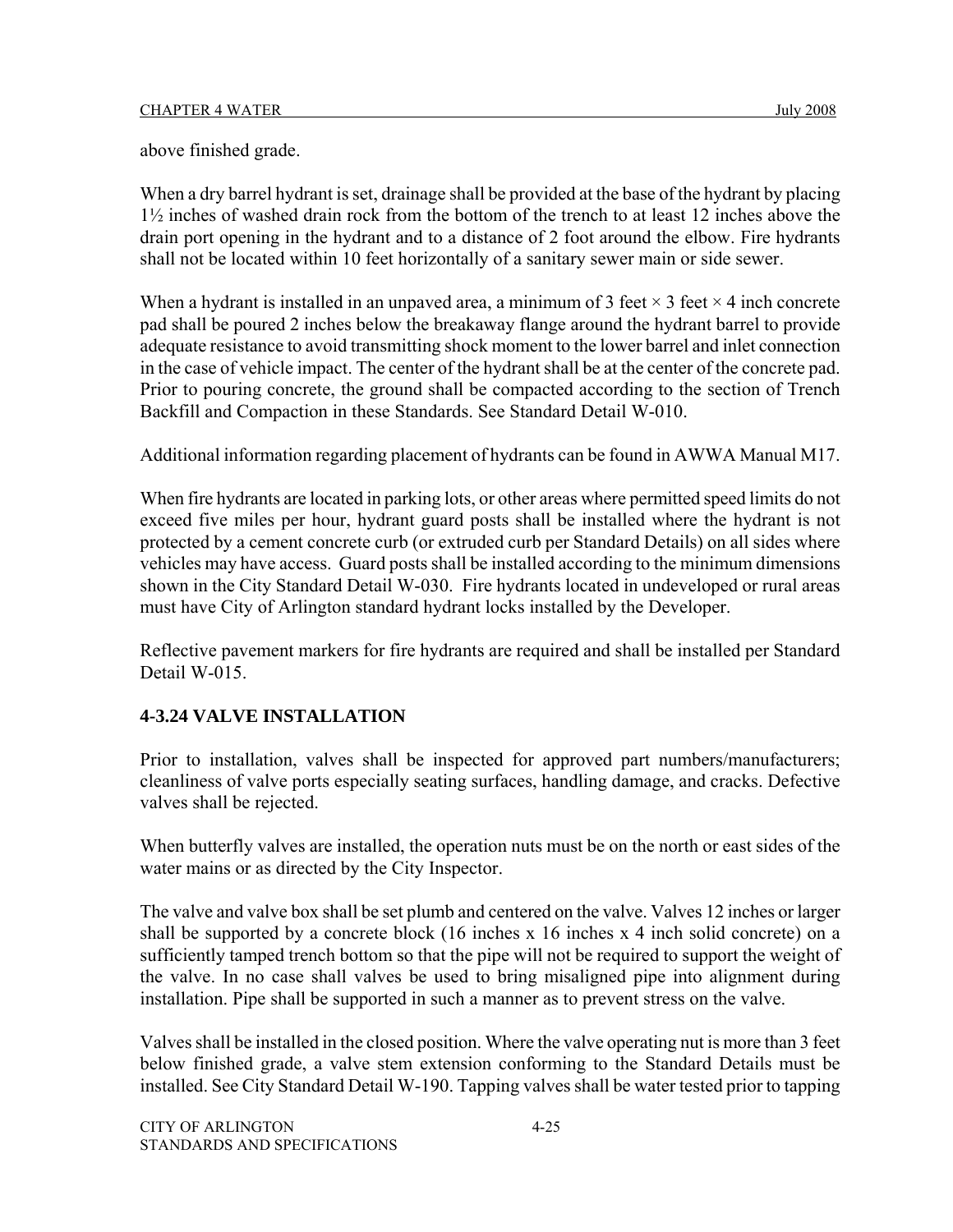water main.

A valve box or vault shall be provided for every valve. Valve box top sections shall be adjusted flush with the finished pavement and, in those areas to be excavated for future roadway grades, enough adjustment shall be provided in the valve box to allow the top of the box to be adjusted to the required grade.

Backfill around valves shall be carefully tamped in 6 inch lifts for the full depth of the trench with the valve box in place. Provide a minimum of 2 feet x 2 feet x 4 inch concrete pad for a single valve box and a minimum of 4 feet x 4 feet x 4 inch concrete pad for multiple valve boxes installed in gravel or unpaved areas as shown in Standard Detail W-190.

## **4-3.25 COMBINATION AIR AND VACUUM RELEASE VALVE**

Location of the air/vac shown in the plans is approximate. The Contractor shall set the air valves at the high points of the water main. The water main profile may need adjustment so that the high point and air/vacuum valve is installed in a convenient location with the City Inspector's approval. Installation shall be as shown in City Standard Detail W-260.

## **4-3.26 BLOW-OFF ASSEMBLIES**

Blow-off assemblies shall be installed as shown in City Standard Detail W-180. A valve marker post shall be installed when the gate valve is installed in unpaved area or as directed by the City Inspector.

## **4-3.27 VALVE MARKER INSTALLATION**

Marker posts shall be set for all valves located in unpaved areas and as directed by the City except auxiliary hydrant valves. Installation shall be as shown in City Standard Detail W-250.

## **4-3.28 SERVICE LINES**

## *New Service Installations*

Generally, corporation stops are located at ten o'clock or two o'clock positions on the circumference of the pipe, and may be screwed directly into the tapped and threaded main without any additional appurtenances if the pipe diameter is 8 inches or larger, ductile iron pipe with a thickness of Class 52 or higher. Taps may be installed with double strap stainless steel saddles. When more than one tap in an existing cast iron pipe is necessary to deliver the required flow, the taps should be staggered around the circumference at least 12 inches apart (not in line). Service line must be pressure tested before placing in service. Corporation stops with IPT threads are not acceptable, unless approved by the City or are used on large taps. Service installation shall be as shown in City Standard Details W-040 through W-070.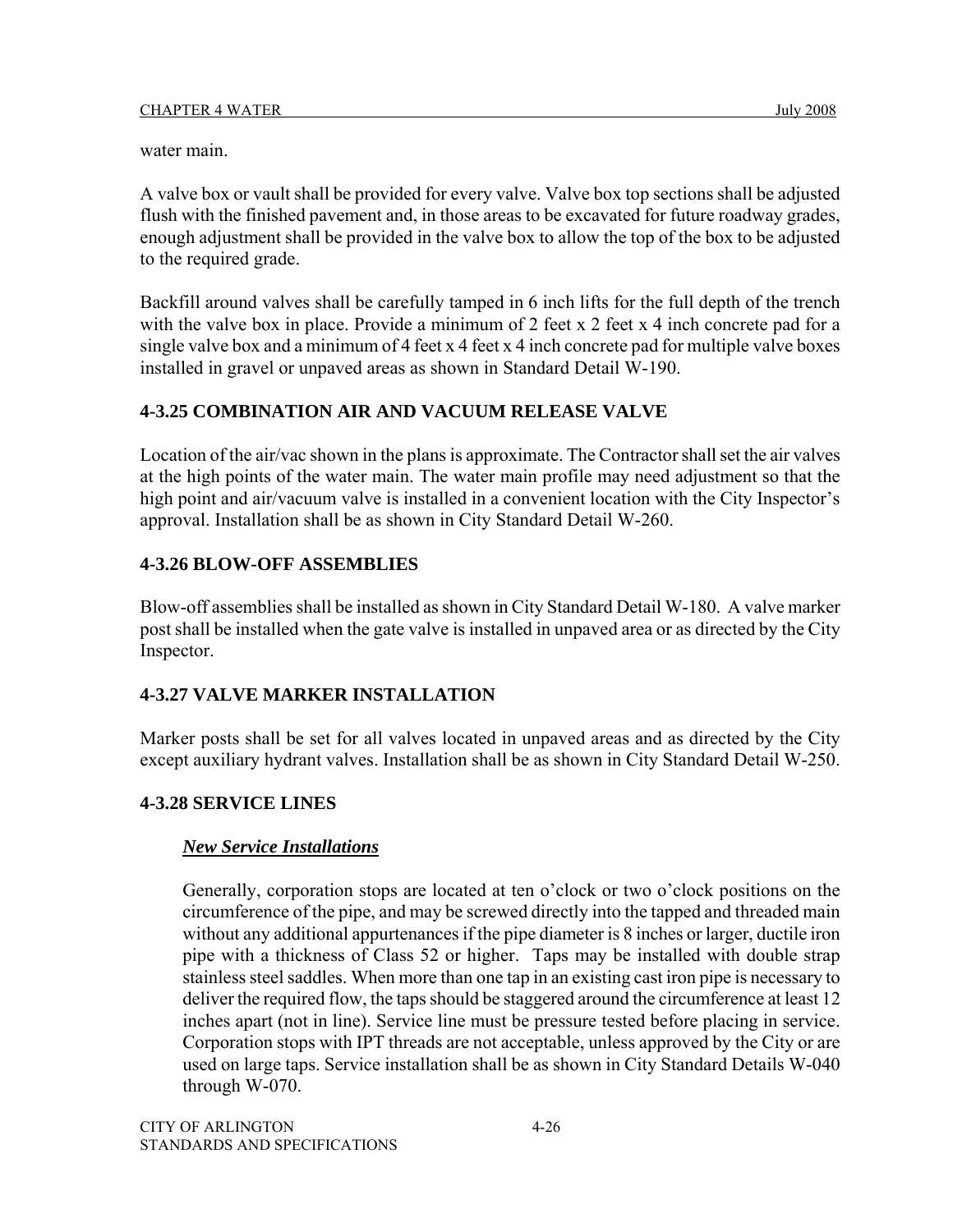#### *Reconnecting Existing Services*

Service connections shall be installed as shown in the approved plans and Standard Details. Install services in paved areas by boring and under sidewalks and curbs by boring and tunneling. Damages shall be repaired by the Contractor. Provide 30 inch minimum cover on service lines. Install service lines at 90 degrees horizontally to the main to intercept the existing meters. Flush the service line prior to connection to the meter.

Install angle ball meter valves, setters (if required) and boxes as shown in City Standard Details W-040 and W-050 or as directed by the City.

Existing service connections shall not be transferred to the new mainline until the new mainline has been successfully flushed, disinfected, tested and approved by the City Inspector. When transferring services from the existing mainline to the new mainline, the Contractor shall take sanitary precautions to protect the potable water supply in both the existing and new mains.

#### **4-3.29 PRESSURE REDUCING STATION**

Installation shall be as shown in City Standard Detail W-080, in approved plans, and in accordance with the manufacturer's recommendations. The pressure reducing valves, strainers, pressure relief, pipe and fittings shall be constructed in accordance with the applicable AWWA and Uniform Plumbing Code requirements. Pressure reducing valves 6 inches or larger shall be supported by pipe supports. Supports shall be bolted to the vault floor.

Pressure relief discharge pipe shall be placed in a location that will not be subject to damage or erosion during discharge of water. The Contractor shall schedule and perform a start-up with the presence of the PRV manufacturer's representative(s).

#### **4-3.30 CONNECTION TO EXISTING WATER MAIN**

Points of connection to existing water mains shall be exposed prior to trenching of the new mains, and not less than 48 hours prior to the anticipated connection time. Unless specifically provided for elsewhere in these Standards, the Contractor is responsible for giving at least five (5) business days notice to the City. The City shall be responsible for notifying the City Fire Chief and customers affected by the shut-off. Water main shut-off shall not be scheduled to take place on Fridays, or on the day before a holiday, unless otherwise approved by the City Engineer.

The Contractor shall ensure that existing fittings are in accordance with the approved plans and that the connection will be made in accordance with the plans. The Contractor shall immediately notify the City Engineer and the Design Engineer if the connection cannot be made in accordance with the plans so that the connection details may be revised and approved by the City Engineer.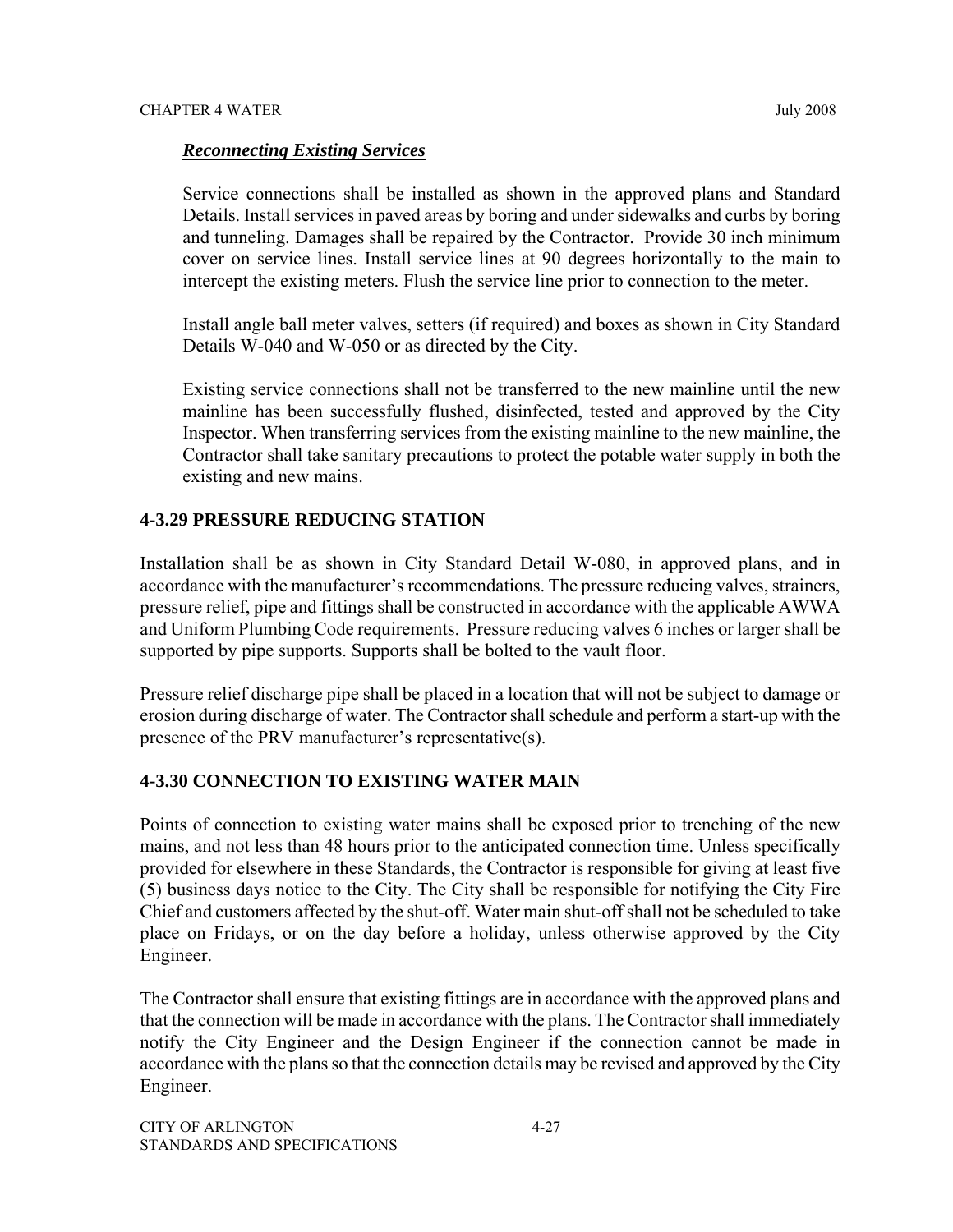Connection to the existing water system shall be done only after the new mains are flushed and have passed pressure and purity tests. All connections to the existing water system must be approved by the City and in the presence of the City Inspector. Only authorized City representatives shall operate the valves in the existing water system.

Connections to existing water system may be made under pressure with a tapping machine by determining the size and type of pipe and installing a tapping tee with a tapping gate valve. Tapping tees shall be installed as shown in City Standard Detail W-200. Work shall not start until all materials, equipment, and labor are ready. The tapping tee and valve shall be installed in a horizontal position so that the valve stem is vertical. Where cut-ins are required in existing pipes, the work shall be conducted as to minimize the interruption of service. Necessary pipe, fittings and gate valves shall be assembled at the site ready for installation prior to the shut-off of water in the existing main. Once the water main has been shut off, the work shall be prosecuted vigorously and shall not be halted until the water main is back to service.

The interiors of all pipe and fittings, particularly couplings and sleeves, to be used in final cut-in connection shall be swabbed or sprayed with a 1% hypochlorite solution before they are installed.

Flushing shall start as soon as repairs or connections are completed and shall be continued until discolored water is eliminated. Flushing shall be done by the City Inspector.

## **4-3.31 SCHEDULE OF TESTS**

The Contractor shall notify the City Inspector at least 2 business days before a section of water main is ready for inspection and test. The Inspector will inspect and observe the hydrostatic test. The Contractor shall contact the City at least 2 business days prior to purity test and flushing, the Contractor shall be present at the project site when the City Inspector takes water samples. The Contractor shall provide sufficient manpower and resources to accomplish the work in a timely manner. Flushing shall be done by or under direct supervision of the City Inspector.

## **4-3.32 HYDROSTATIC PRESSURE TESTS**

Water main, appurtenances and service connections shall be tested in sections of convenient lengths under a hydrostatic pressure of 220 psi for 15 minutes.

Pumps, gauges, plugs, saddles, corporation stops, miscellaneous hose, piping, and measuring equipment necessary for performing the test shall be furnished and operated by the Contractor.

Sections to be tested shall normally be limited to a maximum of 1,000 feet. The pipe shall be backfilled sufficiently to prevent movement of the pipe under pressure. Thrust blocking shall be in place for an adequate time for concrete to cure before testing. Where permanent blocking is not required, the Contractor shall furnish and install temporary blocking and remove it after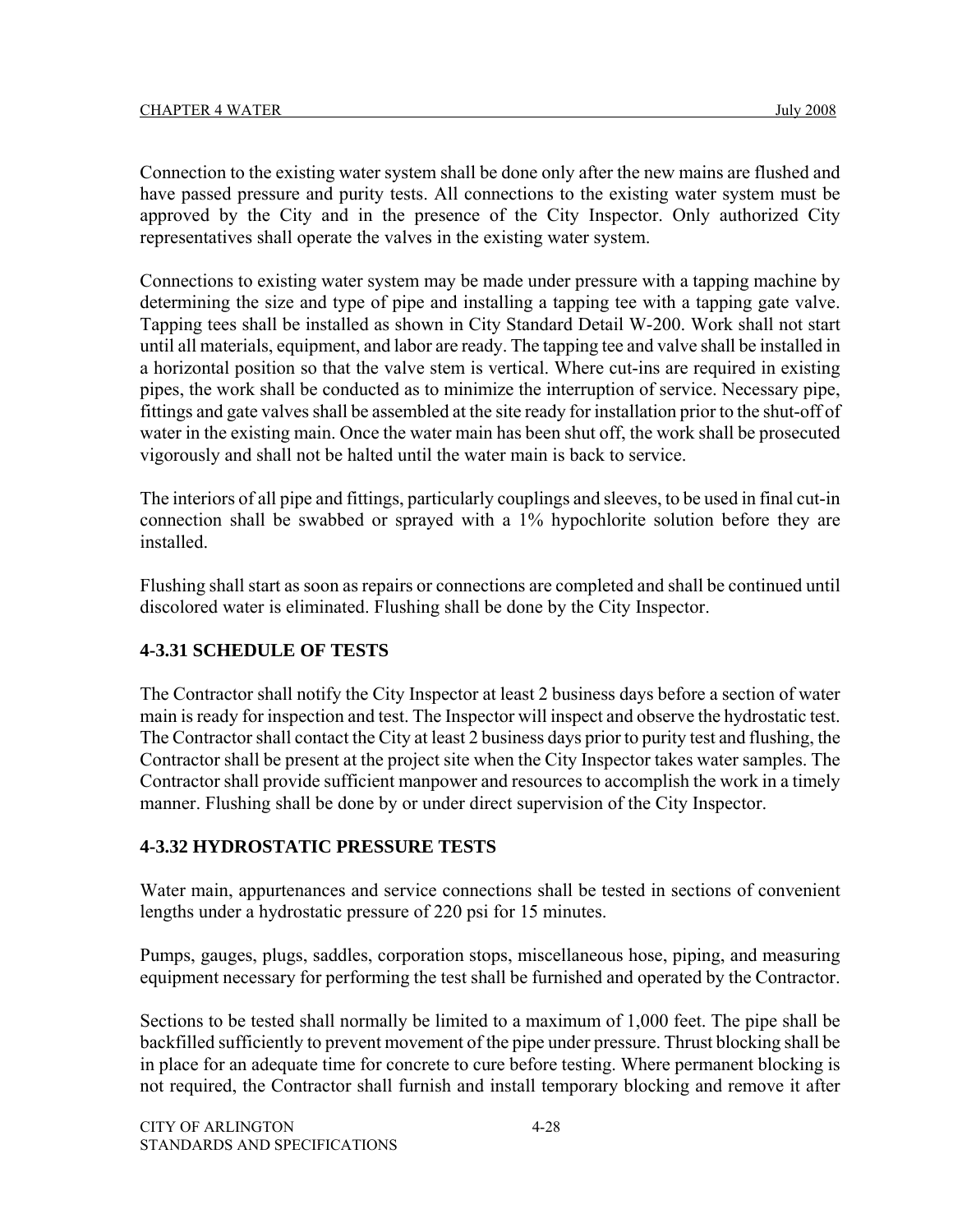testing.

The Contractor shall provide or rent from the City an approved DCVA to fill the new water mains for testing and flushing. The new water mains shall be filled and remain under 200 psi to 210 psi pressure for 24 to 48 hours to allow air to escape and the pipe lining of the pipe to absorb water.

The pressure test shall be accomplished by pumping the main up to 200 psi to 210 psi, stopping the pump for 15 minutes, and pumping the main up to the test pressure again. During the test, the section being tested shall be observed to detect any visible leakage.

A clean container shall be used for holding water for pumping up pressure on the main being tested. The quantity of water required to restore the pressure shall be accurately determined by pumping through a positive displacement water meter. The meter shall be approved by the City Inspector. Acceptability of the test will be determined as follows:

The quantity of water lost from the main shall not exceed the number of gallons per hour as determined by the formula:

| $SD\sqrt{P}$ |           | $=$ | allowable leakage (gallons/hour)            |
|--------------|-----------|-----|---------------------------------------------|
| 266,400      | in which, | $=$ | nominal diameter of the pipe (inches)       |
|              |           | $=$ | test pressure during the leakage test (psi) |
|              |           | $=$ | gross length of pipe tested (feet)          |

There shall not be an appreciable or abrupt loss in pressure during the 15 minute test period. Any visible leakage detected shall be corrected by the Contractor regardless of the allowable leakage specified above. Should the tested section fail to meet the pressure test successfully as specified, the Contractor shall locate and repair the defects and then retest the pipeline. If the project is a City capital improvement project, there should be no additional cost to the City.

Tests shall be made with the hydrant auxiliary gate valves open and the hydrant valve in the closed position. Once the new line is successfully tested, each valve shall be tested by closing each in turn and relieving the pressure behind it. The mains shall be tested between valves. As possible, no hydrostatic pressure shall be placed against the opposite side of the valve being tested. This test of the valve will be acceptable if there is no immediate loss of pressure on the gauge when the pressure comes against the valve being checked. The Contractor shall verify that the pressure differential across the valve does not exceed the rated working pressure of the valve.

Prior to calling the City Inspector for pressure test, the Contractor shall have all equipment available for set up but not connected until the City Inspector is present for operation. All services shall be flushed.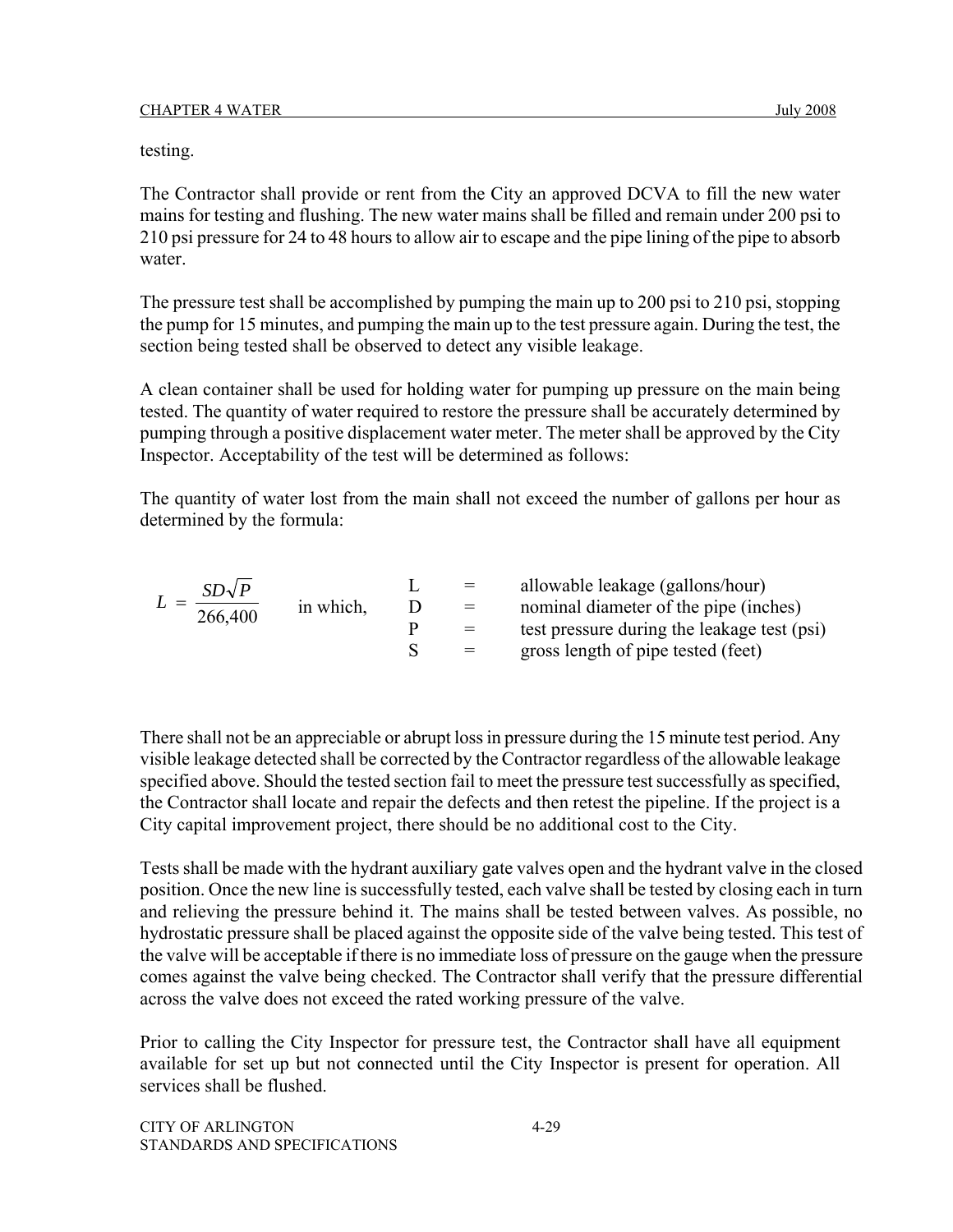Defective materials or workmanship discovered as a result of hydrostatic field test shall be replaced by the Contractor. Whenever it is necessary to replace defective material or correct the workmanship, the hydrostatic test shall be repeated to the satisfaction of the City.

## **4-3.33 DISINFECTION AND FLUSHING OF WATER MAINS**

Before being placed into service, new water mains and repaired portions of existing mains shall be chlorinated and a satisfactory bacteriological report obtained. Disinfection of water mains shall be accomplished by the Contractor in accordance with the requirements of the *Washington State Department of Health*, AWWA Standard C651 and in a manner satisfactory to the City. Sections shall be disinfected between adjacent valves unless, in the opinion of the City Engineer, a longer section may be satisfactorily handled. All filling and flushing shall be done through a meter with a DCVA rented from the City. Valves shall be operated by City staff only.

## *Flushing*

Where dry calcium hypochlorite is used for disinfection of the pipe, flushing shall be done after disinfection. If a hydrant is not installed at the end of the water main, the Contractor shall provide a tap large enough to develop a flow velocity of at least 2.5 feet per second in the water main. The flushing period must be approved by the City.

The source water used for disinfection and pressure testing shall be flushed prior to its use to ensure that contaminants or debris are not introduced into the new pipe.

Taps for temporary or permanent release of air, chlorination or flushing purposes shall be provided by the Contractor as a part of the construction of the water mains.

## *Chlorination*

The section to be tested shall be chlorinated so that a chlorine residual of no less than 25 mg/l (parts per million or ppm) remains in the water after standing 24 hours in the pipe. The initial chlorine content of the water shall not be less than 50 mg/l. The forms of chlorine that may be used in the disinfection operations are liquid chlorine and calcium hypochlorite granules.

**Liquid Chlorine:** Chlorine shall be applied by solution fed at one end of the section with a valve or hydrant at the opposite end open sufficiently to permit a flow through during chlorine application. The chlorine solution shall be fed into the pipeline already mixed by an automatically proportioning applicator to provide a steady application rate no less than 50 mg/l (ppm) chlorine. Hydrants along the chlorinated section shall be open during application until the presence of chlorine has definitely been detected in each hydrant run. When a chlorine concentration of no less than 50 ppm has been established throughout the line, the valves shall be closed and the line left undisturbed for 24 hours.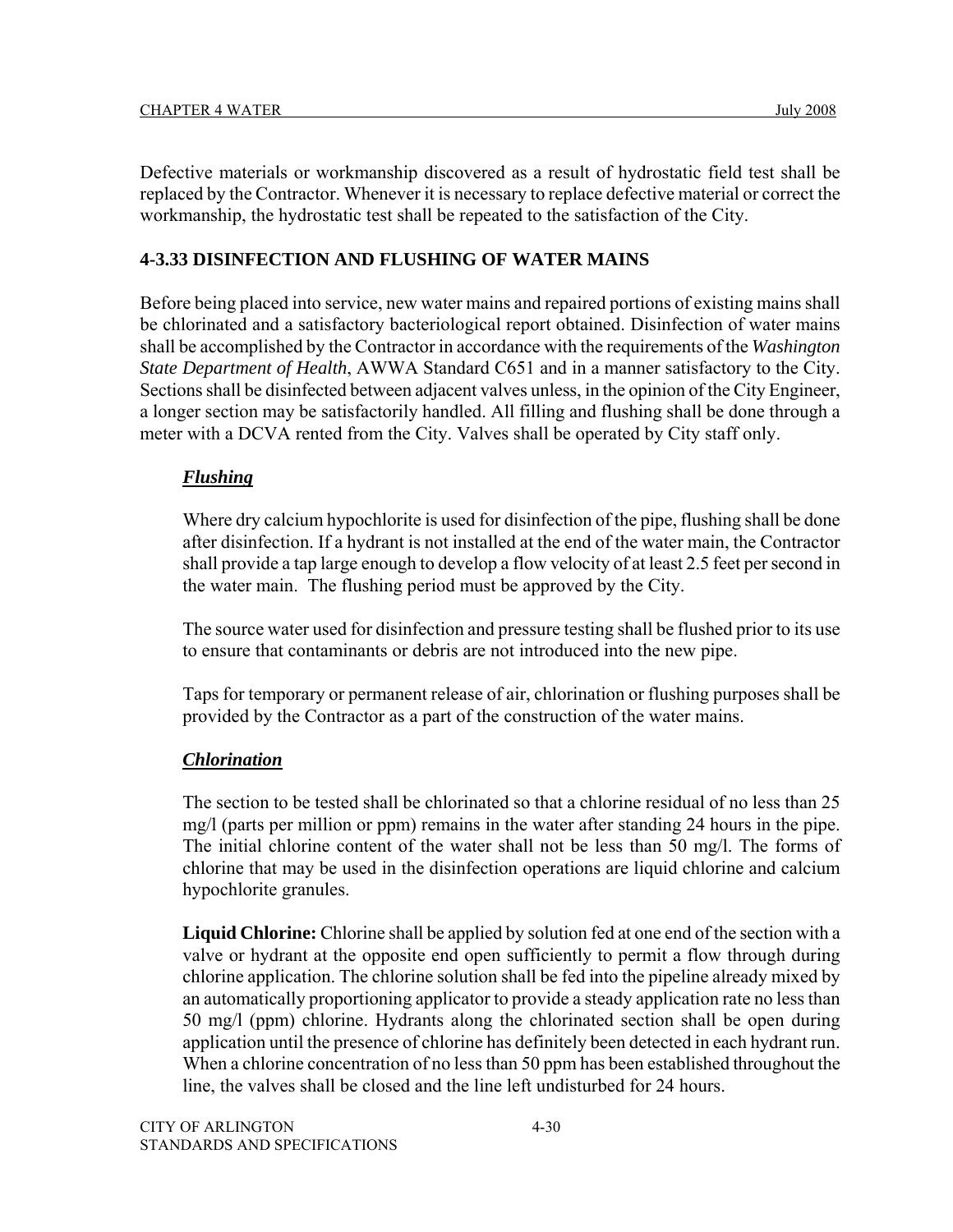**Dry Calcium Hypochlorite:** Calcium hypochlorite conforming to AWWA B300 is available in granular tablet form and must contain approximately 65% available chlorine by weight. This procedure is allowed only when the extension has been kept clean and dry. If piping has been submerged, or is unclean, refer to AWWA Standard C651.

**Granulated chlorine:** (dry calcium hypochlorite at 65% - 70% chlorine) shall be placed in the pipe to yield a dosage no less than 50 mg/l. The number of ounces of 65% test calcium hypochlorite required for a 20 foot length of pipe equals 0.00843ld, in which "D" is the diameter in inches (WSDOT). The main shall be filled with water at a rate to ensure that the water within the main will flow at a velocity no greater than 1 foot per second. Precautions shall be taken to ensure that air pockets are eliminated. When a chlorine concentration of not less than 50 ppm has been established throughout the line, the valves shall be closed and the line left undisturbed for 24 hours. If the water temperature is less than 41 degrees F, the water shall remain in the pipe for at least 48 hours.

The line shall then be thoroughly flushed and water samples taken. The Contractor shall exercise special care in flushing to avoid damage to surrounding property and to conform to these Standards.

#### **4-3.34 FINAL FLUSHING AND TESTING**

Following chlorination, chlorinated water shall be flushed from the new water main until the replacement water throughout its length shows absence of chlorine. In the event chlorine is normally used in the source of supply, the tests shall show a residual not in excess of that normally carried in the water supply system (never to exceed 2 mg/l).

After final flushing and before the new water main is connected to the distribution system. The Contractor shall schedule the sample collection with the City a minimum of two (2) business days in advance of test. The number of samples from the source and the number of representative sample points required will be determined by the City Inspector. Appropriate sample taps shall be furnished by the Contractor. No hose or fire hydrant shall be used in the collection of samples.

At least one set of samples shall be collected from every 1,200 feet of the new water main, plus one set from the end of the line and at least one set from each branch. All samples shall be tested for total coliform bacteria and for heterotrophic bacteria by the heterotrophic plate count (HPC) analysis. The maximum allowable coliform content of the flushed sample shall be zero. The maximum allowable HPC population count in all source samples shall be 80/ml. Any source sample that exceeds a count of 80/ml shall be ruled as an indeterminate test and a new set of source and construction samples for analysis shall be required. The maximum allowable HPC population count from any construction sample shall be no greater than twenty (20) counts above the highest source HPC population count.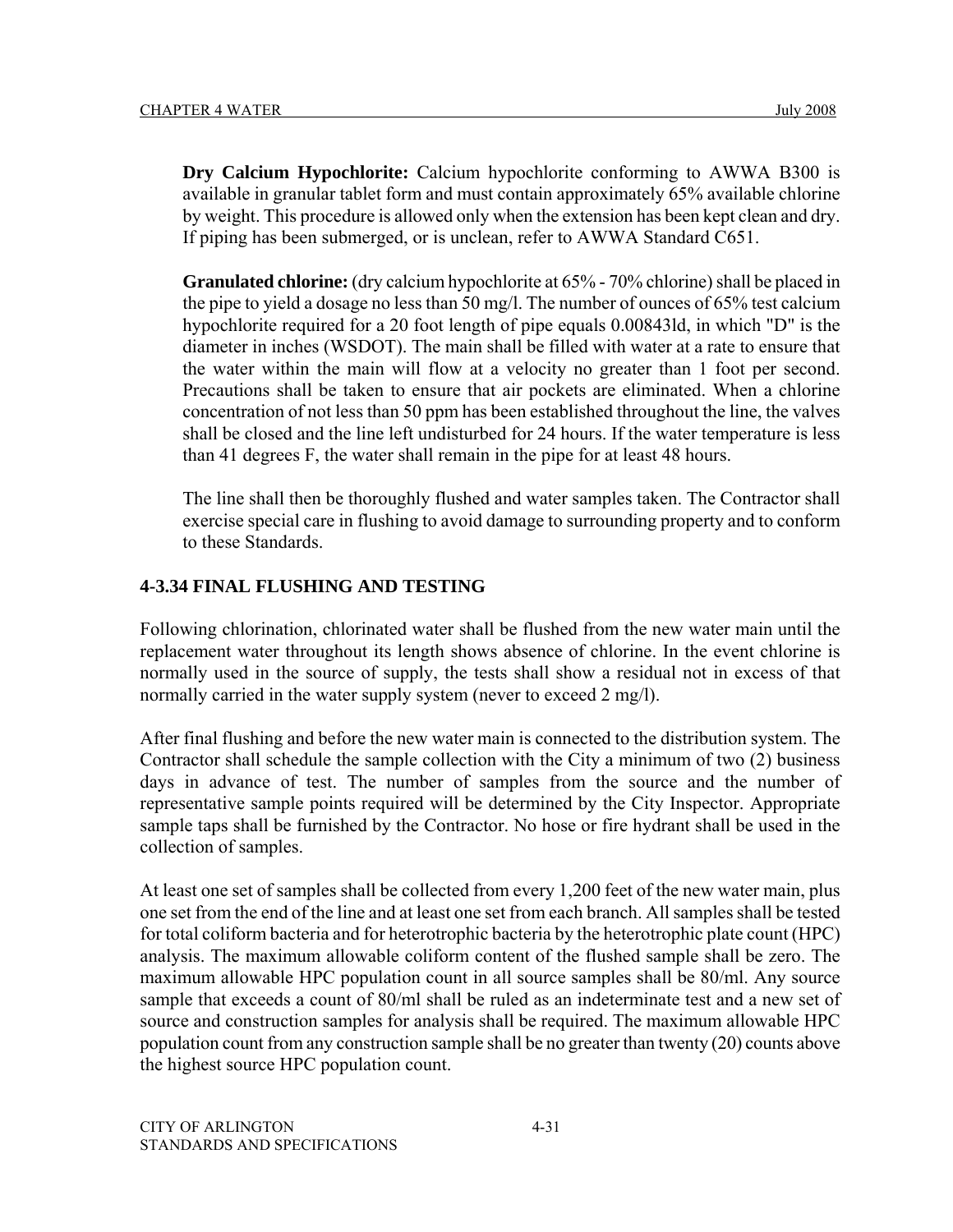Before placing the lines into service, a satisfactory report shall be received by the City from the certified laboratory evidencing successful tests on samples collected from representative points in the system extension.

Should the initial test result in an unsatisfactory bacteriological test, additional chlorination using the above procedure shall be repeated until satisfactory results are obtained. The Contractor shall be responsible for disposal of treated water flushed from the mains.

Chlorinated water shall never be flushed into the storm drain or a body of water. This includes lakes, rivers, streams, and stormwater drainage systems, any waters where fish or other natural aquatic life can be expected.

## **4-3.35 ADJUST EXISTING STRUCTURE TO GRADE**

## *Existing Structure Adjustment*

Existing structures, including valve box covers affected by a pavement overlay, or adjustment in surface grade, shall normally be adjusted to grade within three (3) business days after the pavement overlay. If the City determines that the structure is critical to operations immediate adjustment may be required.

## *Valve Box Adjustment in Paved Areas*

Raising the existing valve box shall be accomplished by adjusting the existing top section of the valve box or replacing the valve box.

If the valve box base section needs to be extended, the Contractor shall install a 4 inch diameter cast iron soil pipe, with the bell end of the soil pipe inserted over the top of the existing valve box base section. The spigot end of the soil pipe shall be located a minimum of 6 inches and a maximum of 9 inches below finished grade. The valve box top section shall be slipped over the soil pipe and adjusted to the final grade. A polyethylene sheet, 8 mil thick, shall be placed between the valve box and soil pipe to prevent metal to metal contact where the sections overlap.

In asphalt concrete pavement and overlay areas, excavation of the valve box to be raised shall be accomplished by saw cutting or neat line jack hammering the pavement a minimum of 12 inches around the perimeter of the valve box. The final adjustment of valve boxes shall be done within 24 hours after paving. Paving, repaving, and patching shall be completed within 72 hours.

## *Valve Box Adjustment in Unimproved Areas*

Adjustment of valve box covers located in unpaved areas shall be the same as in paved areas. Provide a minimum of 2 feet  $\times$  2 feet  $\times$  4 inch concrete pad at the surface as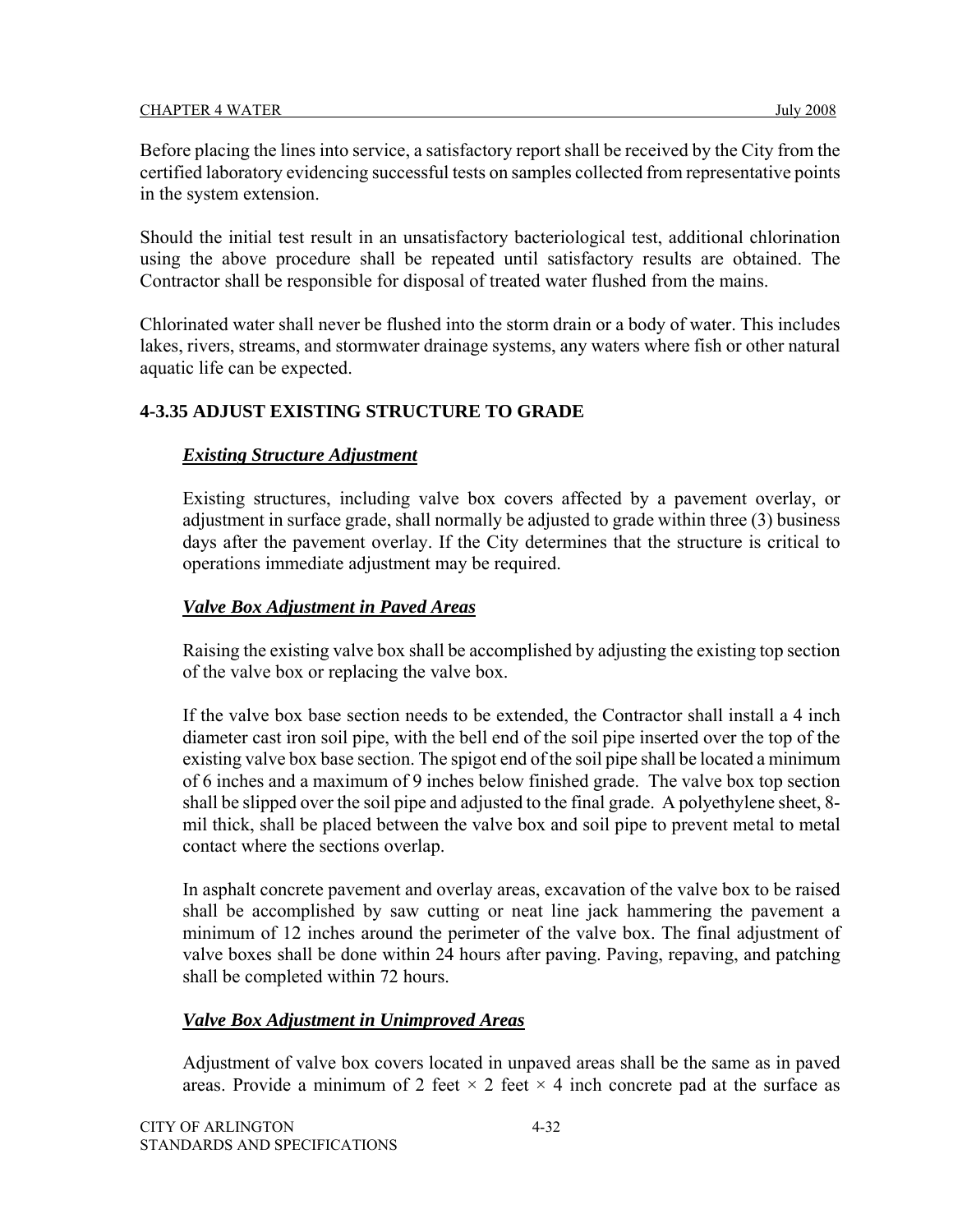indicated in City Standard Detail W-190.

## **4-3.36 ABANDONING FACILITIES**

## *Abandonment of Water Main*

Water mains no longer in service shall be removed and disposed of by the Contractor. The water main may be abandoned in place with the approval of the City Engineer.

When water mains are abandoned, the ends of the pipe and fittings shall be plugged with concrete which shall have a minimum length of 12 inches. The City may require the Contractor to fill the abandoned water mains with sand or cement grout depending on the size, material, and location of the water main.

## *Abandonment of Services*

The Contractor shall remove the service lines, corporation stops and plug saddles with MIPT brass plug.

## *Abandonment of Structures*

Abandonment of structures shall be completed only after water facilities have been properly abandoned. All valves and valve boxes shall be removed on abandoned valves.

## **4-3.37 LANDSCAPING AND LAWN REMOVAL AND REPLACEMENT**

Any landscaping and lawn damaged by the Contractor shall be restored to conditions prior to construction. The Contractor shall try to minimize the area of disturbance and restore everything as close to the original condition as possible.

## **4-3.38 BORING UNDER ROOTS**

Boring under the root systems of trees that cannot be removed shall be accomplished by excavating a trench or pit on each side of the tree, being careful to avoid root injury, and then hand digging or pushing the pipe through the soil under the tree. The pit walls shall be a minimum of 7 feet from the center of the tree and shall have sufficient depth to lay the pipe at the grade shown on the plan and profile. Trees shall be removed unless otherwise directed by the City Engineer.

## **4-3.39 BORING AND JACKING**

The Contractor shall verify the vertical and horizontal location of existing utilities. If required to avoid conflicts and maintain minimum clearances, adjustment shall be made to the grade of the casing.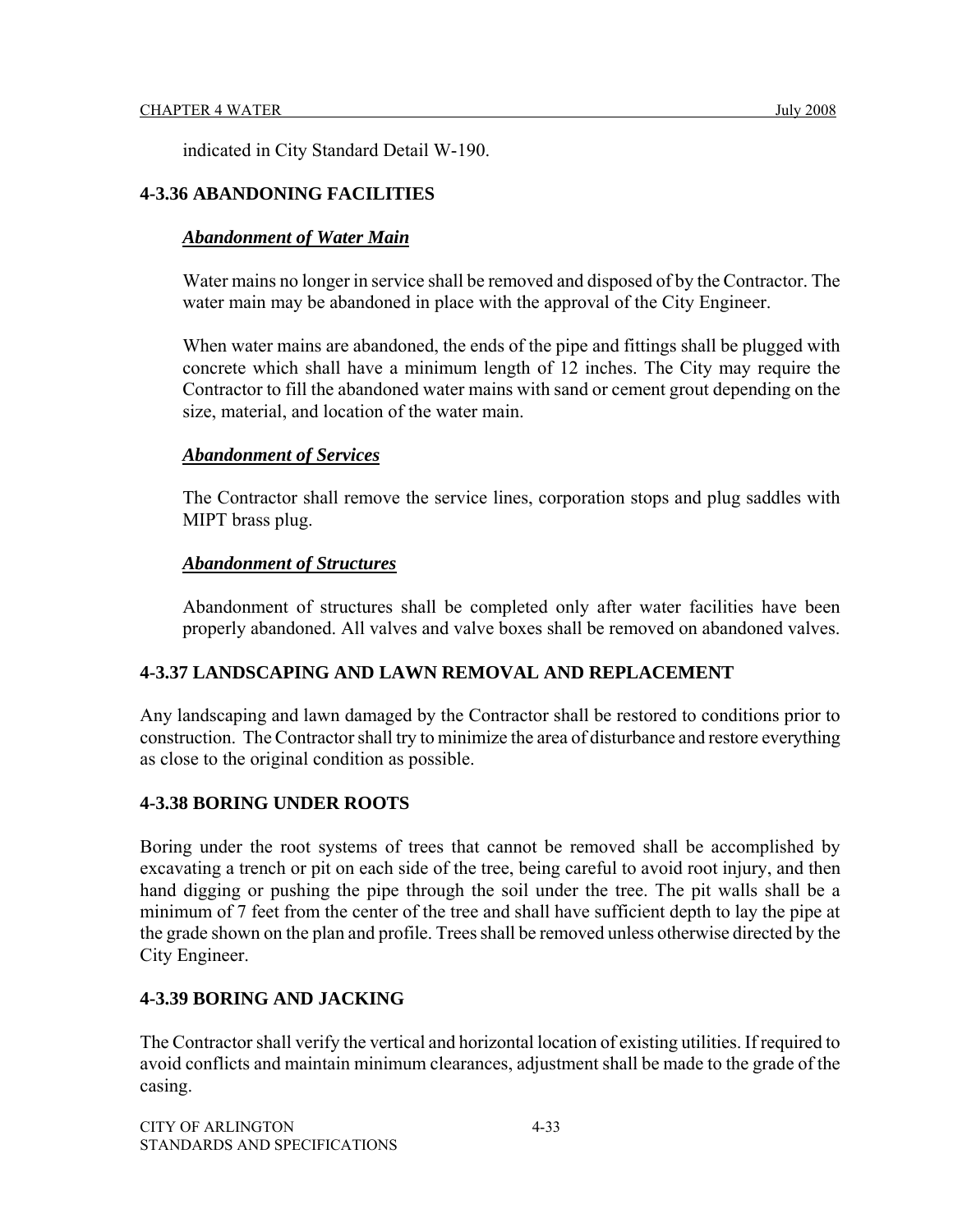The pipe shall be bored and jacked where indicated. The Contractor shall remove or penetrate all obstructions encountered. If groundwater is found to be a problem during boring operations, the Contractor shall do all that is necessary to control the flow sufficiently to protect the excavation, pipe and equipment so that the work is not impaired. Any pipe damaged during the boring and jacking operation shall be repaired by the Contractor in a manner approved by the City Engineer.

Special care shall be taken during the installation of the bored and jacked pipe to ensure that no settlement or caving is caused to the above surface. Any such caving caused by the placement of the pipe shall be the Contractor's responsibility and the Contractor shall repair any area affected as directed by the City Engineer.

During the jacking operations, particular care shall be exercised to prevent caving ahead of the pipe which will cause voids outside of the pipe. If voids exist, the Contractor shall drill through the wall of the pipe and fill the voids by pumping cement grout. All voids shall be filled to the satisfaction of the City Inspector.

The carrier pipe shall be installed in the casing as shown in the City Standard Details. The Contractor shall support the carrier pipe with casing spacers as shown in the Standard Details. The casing spacers shall conform to these Standards. The material shall be resistant to abrasion and sliding wear. There shall be a minimum of two spacers per length of pipe, and the spacing between spacers shall be as shown in City Standard Detail W-230. Spacers shall be installed per manufacturer's instructions.

Boring and receiving pits shall be backfilled with select native material approved by the City Engineer and compacted to 95% maximum dry density as determined by ASTM D-1557. The Contractor shall provide sufficient select backfill material to make up for the rejected material.

All disturbed ground shall be restored to its original condition or better.

## **4-3.40 WORKING WITH ASBESTOS CEMENT PIPE**

When working with asbestos cement pipe, the Contractor is required to minimize workers' exposure to asbestos material at or below the exposure limit as prescribed in WAC 296-62- 07705 State and Federal Guidelines and Certification and PSAPCA requirements.

## **4-3.41 ASBESTOS CEMENT WATER MAIN CROSSINGS**

Where a new utility line crosses below an existing asbestos cement (A.C.) water main, the A.C. water main shall be replaced with ductile iron pipe to a minimum of 8 feet on either side of the pipe crossing. Where directed by the City Engineer, the trench shall be backfilled with CDF from the bottom of the trench to the bottom of the A.C. main. All DIP crossings shall be constructed using ROMAC extended range transition couplings.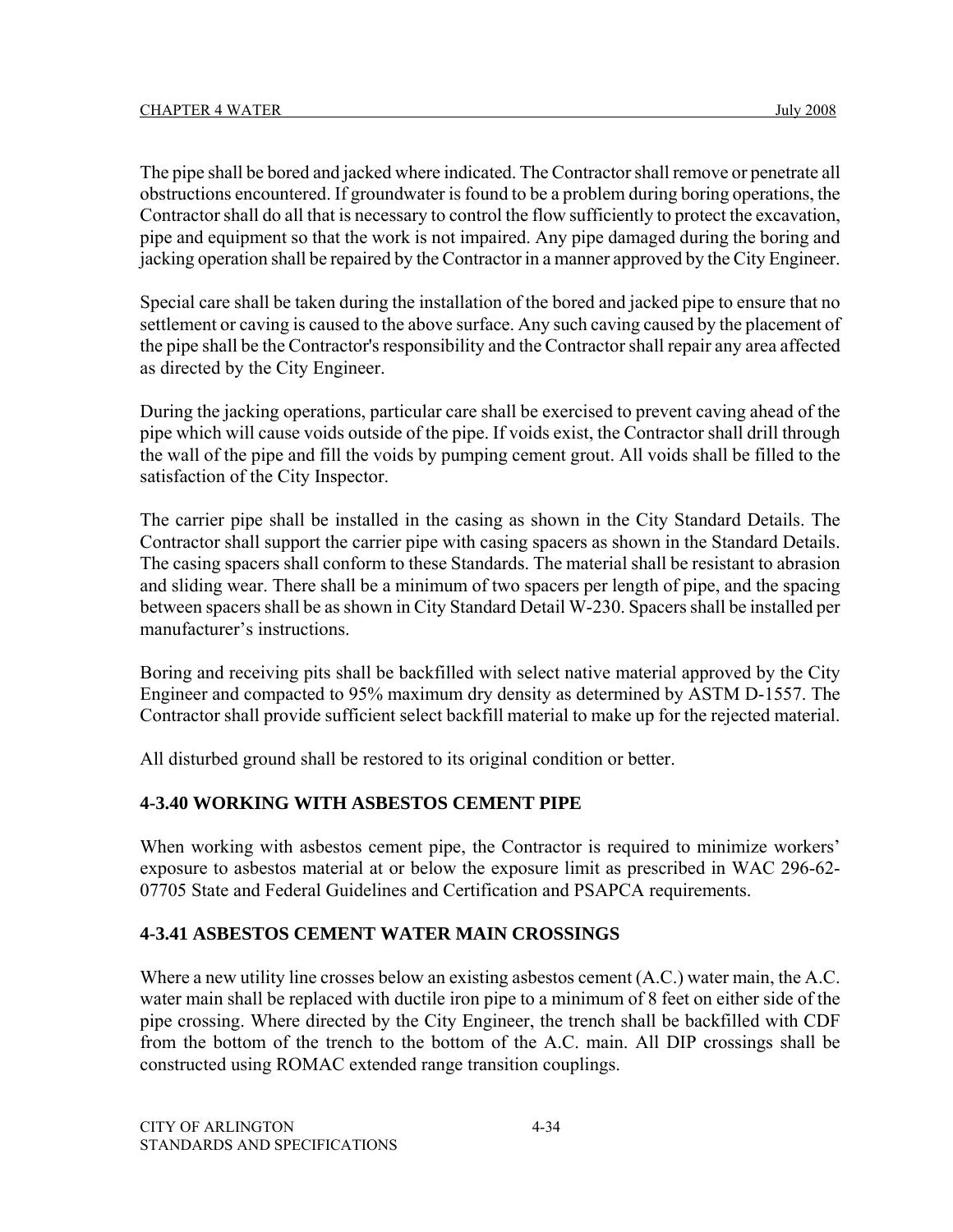## **4-3.42 CONTROLLED DENSITY FILL**

Controlled Density Fill (CDF) can be proportioned to be flowable, non-segregating, or excavatable by hand or machine. Desired flow-ability shall be achieved with the following guidelines:

| Low Flowability         | below 6 inch slump      |
|-------------------------|-------------------------|
| Normal Flowability      | $6 - 8$ inch slump      |
| <b>High Flowability</b> | 8 inch slump or greater |

CDF shall be placed by any reasonable means into the area to be filled. CDF patching, mixing and placing may be started if weather conditions are favorable, when the temperature is at 34 degrees F and rising. At the time of placement, CDF must have a temperature of at least 40 degrees F. Mixing and placing shall stop when the temperature is 38 degrees F or less and falling. Each filling stage shall be as continuous as possible. CDF shall not be placed on frozen ground.

Trench section to be filled with CDF shall be contained at either end of the trench section by bulkhead or earth fill.

When used to support existing A.C. pipe, the flowable CDF shall be brought up uniformly to the bottom of the A.C. pipe, as shown on the plans, or as directed by the City Engineer. The Contractor shall provide steel plates to span the utility trenches and prevent traffic contact with CDF for at least 24 hours after placement or until CDF is compacted or hardened to prevent rutting by construction equipment or traffic.

If CDF is used for trench backfill on ductile iron pipe shall be encased in ⅝ inch minus crushed rock and services shall be encased in sand.

## **4-3.43 VAULT INSTALLATION**

Vaults for water facilities (pressure reducing stations, valves, water service, flow meters, backflow prevention devices, etc.) shall be installed at the locations shown on the plan and as staked. It shall be constructed as shown on the plans, Standard Details and as directed by the City Engineer.

The excavation shall have a minimum of one (1) foot clearance between the vault outer surface and the earth bank. The Contractor shall use foundation gravel or bedding concrete on top of undisturbed soil to support the vault. The vault shall be plumb and watertight. The access cover shall be seated properly to prevent rocking and shall be adjusted to match the finished grade.

The vault floor shall drain to daylight, or to a location specified on the plans. Gravity drain pipe shall be a minimum of 3 inches in diameter.